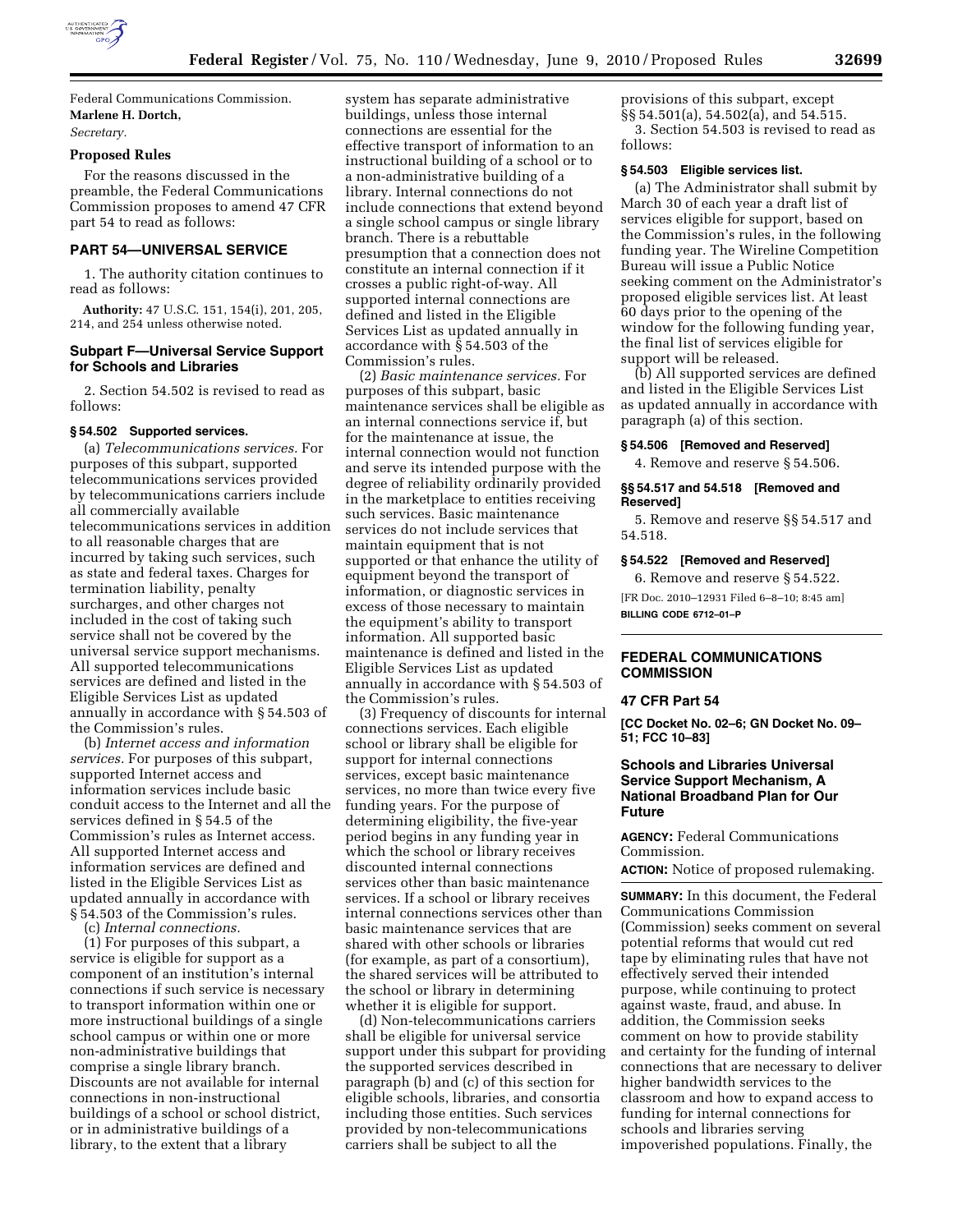Commission seeks comment on indexing the funding cap to inflation, which would make additional funding available to support current and new services to deliver the full benefits of the Internet to all.

**DATES:** Comments on the proposed rules are due on or before July 9, 2010 and reply comments are due on or before July 26, 2010. Written comments on the Paperwork Reduction Act proposed information collection requirements must be submitted by the public, Office of Management and Budget (OMB), and other interested parties on or before August 9, 2010. If you anticipate that you will be submitting comments, but find it difficult to do so within the period of time allowed by this notice, you should advise the contact listed below as soon as possible.

**ADDRESSES:** You may submit comments, identified by CC Docket No. 02–6 and GN Docket No. 09–51, by any of the following methods:

• *Federal eRulemaking Portal: http:// www.regulations.gov.* Follow the instructions for submitting comments.

• *Federal Communications Commission's Web Site: http:// fjallfoss.fcc.gov/ecfs2/*. Follow the instructions for submitting comments.

• *People with Disabilities:* Contact the FCC to request reasonable accommodations (accessible format documents, sign language interpreters, CART, *etc.*) *by e-mail: FCC504@fcc.gov*  or *phone:* (202) 418–0530 or *TTY:* (202) 418–0432.

• In addition to filing comments with the Secretary, a copy of any comments on the Paperwork Reduction Act information collection requirements contained herein should be submitted to the Federal Communications Commission via e-mail to *PRA@fcc.gov*  and to Nicholas A. Fraser, Office of Management and Budget, via e-mail to *Nicholas*\_*A.*\_*Fraser@omb.eop.gov* or via fax at 202–395–5167.

For detailed instructions for submitting comments and additional information on the rulemaking process, see the **SUPPLEMENTARY INFORMATION** section of this document.

## **FOR FURTHER INFORMATION CONTACT:**

Regina Brown at (202) 418–0792 or James Bachtell at (202) 418–2694, Wireline Competition Bureau, Telecommunications Access Policy Division or TTY: (202) 418–0484. For additional information concerning the Paperwork Reduction Act information collection requirements contained in this document, send an e-mail to *PRA@fcc.gov* and to Nicholas A. Fraser, Office of Management and Budget, via e-mail to

*Nicholas*\_*A.*\_*Fraser@omb.eop.gov* or via fax at 202–395–5167.

**SUPPLEMENTARY INFORMATION:** This is a synopsis of the Commission's Notice of Proposed Rulemaking in CC Docket No. 02–6, GN Docket No. 09–51, FCC 10–83, adopted May 20, 2010, and released May 20, 2010. The complete text of this document is available for inspection and copying during normal business hours in the FCC Reference Information Center, Portals II, 445 12th Street, SW., Room CY–A257, Washington, DC 20554. The document may also be purchased from the Commission's duplicating contractor, Best Copy and Printing, Inc., 445 12th Street, SW., Room CY–B402, Washington, DC 20554, telephone (800) 378–3160 or (202) 863–2893, facsimile (202) 863–2898, or via the Internet at *http://www.bcpiweb.com.* It is also available on the Commission's Web site at *http://www.fcc.gov.* 

Pursuant to §§ 1.415 and 1.419 of the Commission's rules, 47 CFR 1.415, 1.419, interested parties may file comments and reply comments on or before the dates indicated on the first page of this document. Comments may be filed using: (1) The Commission's Electronic Comment Filing System (ECFS), (2) the Federal Government's eRulemaking Portal, or (3) by filing paper copies. *See* Electronic Filing of Documents in Rulemaking Proceedings, 63 FR 24121, May 1, 1998.

• *Electronic Filers:* Comments may be filed electronically using the Internet by accessing the ECFS: *http://www.fcc.gov/ cgb/ecfs/* or the Federal eRulemaking Portal: *http://www.regulations.gov.*  Filers should follow the instructions provided on the Web site for submitting comments.

• For ECFS filers, if multiple docket or rulemaking numbers appear in the caption of this proceeding, filers must transmit one electronic copy of the comments for each docket or rulemaking number referenced in the caption. In completing the transmittal screen, filers should include their full name, U.S. Postal Service mailing address, and the applicable docket or rulemaking number. Parties may also submit an electronic comment by Internet e-mail. To get filing instructions, filers should send an email to *ecfs@fcc.gov,* and include the following words in the body of the message, "get form." A sample form and directions will be sent in response.

• *Paper Filers:* Parties who choose to file by paper must file an original and four copies of each filing. If more than one docket or rulemaking number appears in the caption of this proceeding, filers must submit two

additional copies for each additional docket or rulemaking number.

Filings can be sent by hand or messenger delivery, by commercial overnight courier, or by first-class or overnight U.S. Postal Service mail (although we continue to experience delays in receiving U.S. Postal Service mail). All filings must be addressed to the Commission's Secretary, Office of the Secretary, Federal Communications Commission.

• The Commission's contractor will receive hand-delivered or messengerdelivered paper filings for the Commission's Secretary at 236 Massachusetts Avenue, NE., Suite 110, Washington, DC 20002. The filing hours at this location are 8 a.m. to 7 p.m. All hand deliveries must be held together with rubber bands or fasteners. Any envelopes must be disposed of *before*  entering the building.

• Commercial overnight mail (other than U.S. Postal Service Express Mail and Priority Mail) must be sent to 9300 East Hampton Drive, Capitol Heights, MD 20743.

• U.S. Postal Service first-class, Express, and Priority mail should be addressed to 445 12th Street, SW., Washington, DC 20554.

*People with Disabilities:* To request materials in accessible formats for people with disabilities (Braille, large print, electronic files, audio format), send an e-mail to *fcc504@fcc.gov* or call the Consumer & Governmental Affairs Bureau at (202) 418–0530 (voice) or (202) 418–0432 (TTY). Contact the FCC to request reasonable accommodations for filing comments (accessible format documents, sign language interpreters, CART, etc.) by *e-mail: fcc504@fcc.gov; phone:* (202) 418–0530 or (202) 418– 0432 (TTY).

*In addition, one copy of each pleading must be sent to each of the following:* 

• The Commission's duplicating contractor, Best Copy and Printing, Inc., 445 12th Street, SW., Room CY–B402, Washington, DC 20554; *Web site: http:// www.bcpiweb.com; phone:* 1–800–378– 3160; and

• Charles Tyler, Telecommunications Access Policy Division, Wireline Competition Bureau, 445 12th Street, SW., Room 5–A452, Washington, DC 20554; *e-mail: Charles.Tyler@fcc.gov* or telephone number (202) 418–7400. Filings and comments are also available for public inspection and copying during regular business hours at the FCC Reference Information Center, Portals II, 445 12th Street, SW., Room CY–A257, Washington, DC 20554. Copies may also be purchased from the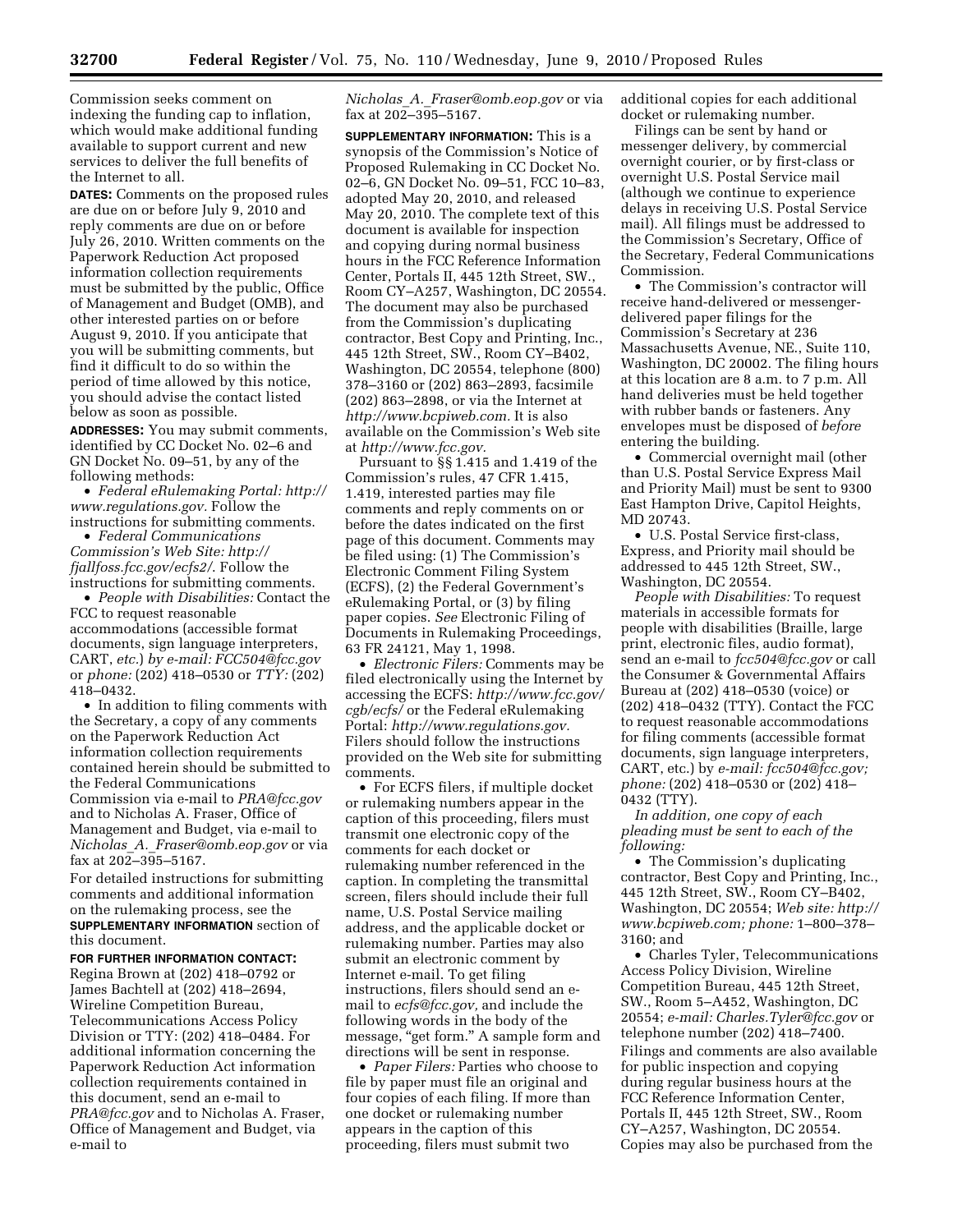Commission's duplicating contractor, BCPI, 445 12th Street, SW., Room CY– B402, Washington, DC 20554. Customers may contact BCPI through its *Web site: http://www.bcpiweb.com,* by e-mail at *fcc@bcpiweb.com,* by telephone at (202) 488–5300 or (800) 378–3160 (voice), (202) 488–5562 (TTY), or by facsimile at (202) 488– 5563.

Comments and reply comments must include a short and concise summary of the substantive arguments raised in the pleading. Comments and reply comments must also comply with § 1.49 and all other applicable sections of the Commission's rules. We direct all interested parties to include the name of the filing party and the date of the filing on each page of their comments and reply comments. All parties are encouraged to utilize a table of contents, regardless of the length of their submission. We also strongly encourage parties to track the organization set forth in the NPRM in order to facilitate our internal review process.

*Initial Paperwork Reduction Act of 1995 Analysis:* This document contains proposed information collection requirements. The Commission, as part of its continuing effort to reduce paperwork burdens, invites the general public and the Office of Management and Budget (OMB) to comment on the information collection requirements contained in this document, as required by the Paperwork Reduction Act of 1995, Public Law 104–13. Public and agency comments are due August 9, 2010.

Comments on the proposed information collection requirements should address: (a) Whether the proposed collection of information is necessary for the proper performance of the functions of the Commission, including whether the information shall have practical utility; (b) the accuracy of the Commission's burden estimates; (c) ways to enhance the quality, utility, and clarity of the information collected; and (d) ways to minimize the burden of the collection of information on the respondents, including the use of automated collection techniques or other forms of information technology. In addition, pursuant to the Small Business Paperwork Relief Act of 2002, Public Law 107–198, *see* 44 U.S.C.  $3506(c)(4)$ , we seek specific comment on how we might further reduce the information collection burden for small business concerns with fewer than 25 employees.

*OMB Control Number:* 3060–0853.

*Title:* FCC Form 479, Certification by Administrative Authority to Billed Entity of Compliance with Children's

Internet Protection Act; FCC Form 486, Receipt of Service Confirmation Form, FCC Form 500, Funding Commitment Change Request Form.

*Form Number(s):* FCC Forms 479, 486, 500.

*Type of Review:* Revision of a currently approved collection.

*Respondents:* Business or other forprofit and not-for-profit institutions.

*Number of Respondents and responses:* 45,300 respondents and 45,300 responses.

*Estimated Time per Response:* .25–1.5 hours (average time per response).

*Obligation to Respond:* Required to obtain or retain benefits.

*Frequency of Response:* Annual and on occasion reporting requirements, recordkeeping and third party disclosure requirements.

*Total Annual Burden:* 63,720 hours. *Total Annual Cost:* N/A.

*Privacy Act Impact Assessment:* No impact.

*Nature of Extent of Confidentiality:*  The Commission is not requesting that the respondents submit confidential information to the FCC. Respondents may, however, request confidential treatment for information they believe to be confidential under 47 CFR 0.459 of the Commission's rules.

*Needs and Uses:* The existing information collection requires schools and libraries to report on the FCC Form 500 to the Universal Service Administrative Company (USAC) the disposal of equipment purchased with an E-rate discount for payment or other consideration. *This revision has no effect on FCC Forms 479 and 486 (and Internet policy statement), which are also part of this information collection. This revision specifically pertains to the FCC Form 500. This revision also adds or corrects the burden for the provision of Internet safety policy to the FCC.* The Internet safety policy requirement was proposed in a Notice of Proposed Rulemaking, FCC 09–96, CC Docket 02– 6 (75 FR 2826, dated January 19, 2010 and approved by OMB on March 25, 2010). At this time of submission to the OMB, it is uncertain which proposed rule will be finalized to account for the Internet safety policy burden. Therefore, we have included it in this submission.

Specifically, the revised FCC Form 500 would require a school or library disposing of equipment to report the following information to USAC: (1) The applicant's name, entity number, address, and telephone number; (2) the name, address, telephone number, and e-mail address of the applicant's authorized point of contact; (3) the date of the disposal of obsolete equipment; (4) the name of each piece of equipment

disposed of, including the date of purchase and the funding request number(s) associated with the disposed equipment; (5) any payment, trade-in value, or other consideration received for such disposal of equipment; (6) the name of the entity that paid or otherwise gave the applicant valuable consideration for the equipment; (7) formal declaration by the school board or other authorized body or individual that the equipment subject to disposal is surplus; and (8) certification that the information provided on the form is true and accurate to the best of the applicant's knowledge, evidenced by the signature of someone authorized to so certify by the applicant and the date.

Requiring schools and libraries to submit this information as part of the FCC Form 500 could facilitate our ongoing efforts to mitigate waste, fraud and abuse. Additionally, it would allow USAC and the Commission to better assess how long program participants are using equipment purchased with Erate discounts prior to disposal of any obsolete equipment, and to track what E-rate program participants do with equipment they no longer use. Moreover, such revision would require limited information, all of which is easy to obtain whenever a school or library seeks to dispose of obsolete equipment.

### **I. Introduction**

1. In sum, this NPRM seeks comment on a package of potential reforms to the E-rate program that could be implemented in funding year 2011 (July 1, 2011–June 30, 2012). These proposed reforms include:

• Streamlining the application and competitive bidding processes for telecommunications and Internet access in an effort to further reduce the administrative burden on applicants, while at the same time maintaining appropriate safeguards to mitigate potential waste, fraud, and abuse;

• Codifying the requirement developed in Commission precedent that competitive bidding processes be "fair and open" to enhance the Commission's ability to enforce its rules in cases involving waste, fraud and abuse;

• Simplifying the way schools calculate their discounts and conforming the E-rate definition of "rural" to the Department of Education's definition;

• Supporting 24/7 online learning by eliminating the current rule that requires schools to allocate the cost of wireless Internet access service between funded, in-school use and non-funded uses away from school premises;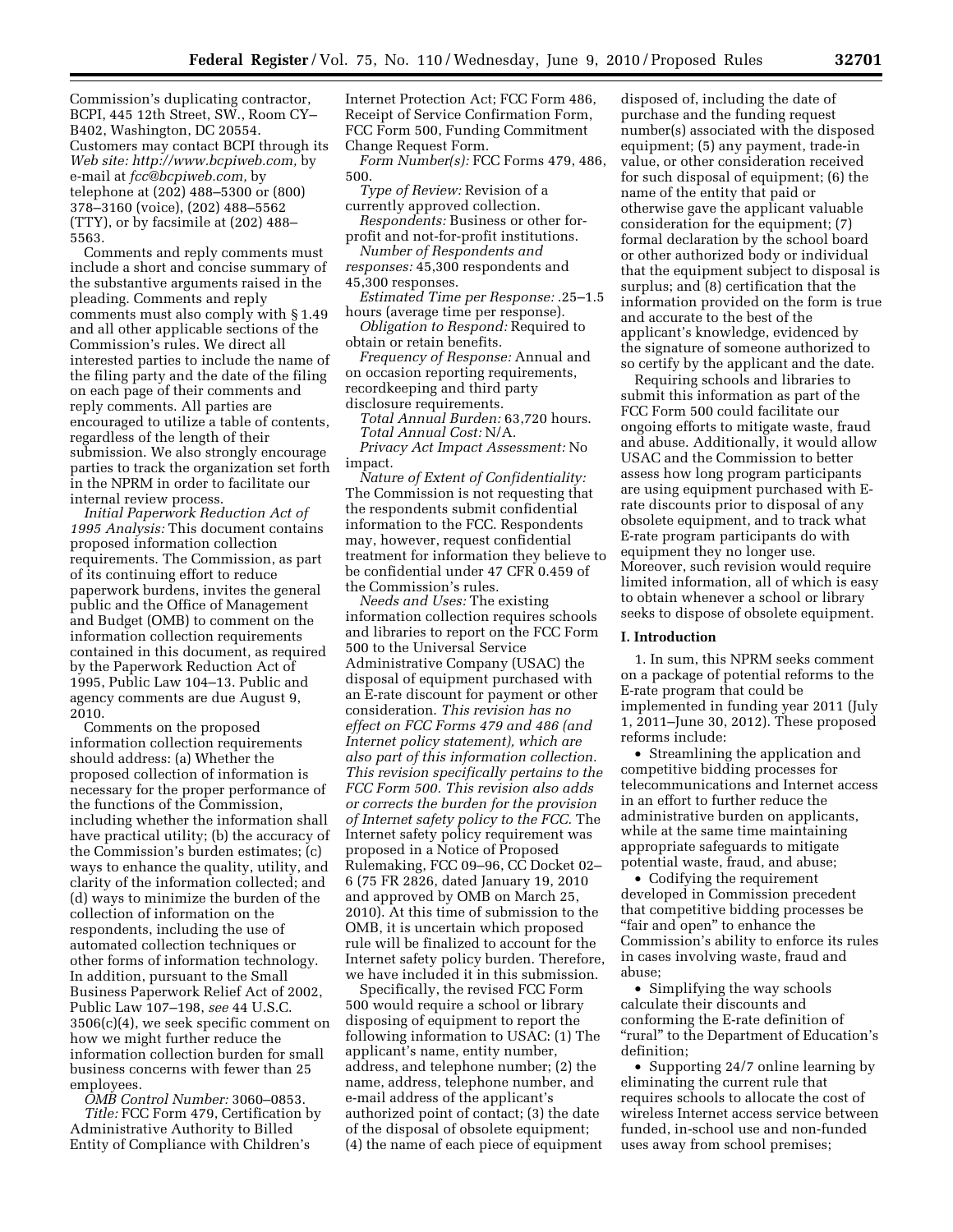• Providing greater flexibility to recipients to choose the most costeffective bandwidth solutions for their connectivity needs by allowing the leasing of low-cost fiber from municipalities and other entities that are not telecommunications carriers;

• Expanding the reach of broadband in residential schools that serve populations facing unique challenges, such as Tribal schools or schools for children with physical, cognitive, or behavioral disabilities;

• Creating a new, predictable funding mechanism for internal connections so that more schools and libraries have the ability to use the most technologically advanced applications, including video streaming to the classroom, to provide superior learning opportunities;

• Indexing the current \$2.25 billion cap on E-rate disbursements to inflation to maintain the purchasing power of the current program and enable continued support for high speed broadband and internal connections in the future; and

• Creating a process for schools and libraries to dispose of obsolete equipment without running afoul of the prohibition on reselling equipment and services purchased using E-rate funds.

# **II. Streamlining the Application Process**

2. In this section, we discuss several proposals designed to improve and simplify the current E-rate application process. It is the intent that the adoption of these proposals will result in greater E-rate participation and will reduce the costs associated with administering the E-rate program. To the extent we can minimize the potential for inadvertent errors that do not fundamentally threaten program integrity, we should reduce the number of appeals of funding decisions that consume resources at both USAC and the Commission, resulting in faster decisions on funding and greater certainty for both applicants and service providers. About 15 percent of appeals to the Commission involve issues relating to alleged noncompliance with technology plan and competitive bidding requirements.

3. Specifically, we propose to eliminate technology plan requirements for priority one applicants that otherwise are subject to State and local technology planning requirements. We also propose to eliminate the FCC Form 470 posting and the 28-day waiting period before applicants can enter into contracts for those priority one applicants that are subject to public procurement requirements. We propose to retain our current technology planning and competitive bidding requirements for applicants seeking

priority two services. In order to provide greater clarity regarding our competitive bidding requirements for priority one and priority two services, we propose to codify a rule requiring all applicants to conduct competitive bidding processes that are fair and open. We also seek comment on other proposals that streamline the application process. For instance, we propose to significantly streamline the FCC Form 470 and 471 online application process and require that those forms be completed and submitted electronically. We also propose to revise our discount rules so that schools will calculate discounts on supported services by using the average discount rate for the entire school district rather than the weighted average for each school building. Finally, we propose to adopt a new definition of ''rural area'' for the purpose of determining whether an E-rate applicant qualifies for the rural discount.

# *1. Technology Plans*

4. We propose to amend § 54.508 of our rules to eliminate E-rate technology plan requirements for priority one applicants that otherwise are subject to State and local technology planning requirements. We seek comment on this proposal. The provision of priority one services (*i.e.,* telecommunications services and Internet access) is fairly straightforward for many applicants and, therefore, a technology plan for these services may represent an unnecessarily complex and burdensome program requirement. According to one commenter, the U.S. Department of Education and most, if not all, States already require technology planning, and therefore our requirement is largely duplicative.

5. We recognize, however, that the selection of the optimal package of telecommunications and Internet access solutions can be more complicated for larger school districts that typically have a greater array of competitive options for their broadband connectivity. We seek comment on whether a separate E-rate mandated technology plan requirement remains useful for larger telecommunications and Internet access service priority one funding requests, even for those applicants that are subject to other State or local requirements. For example, should we retain the E-rate technology plan requirement for applicants that request more than a specified amount of funding for priority one services, such as \$1 million.

6. We propose to retain the FCC technology plan requirement for all priority two service requests and seek comment on this proposal. Priority two services and equipment are specifically tailored to the needs and requirements of the individual applicant. The FCC requirement for a detailed technology plan for internal connections therefore may continue to serve valuable purposes. They can help the school, school district, or library ensure that (i) it is requesting the appropriate amount of equipment necessary to satisfy network demands, (ii) it has taken into account any unique installation requirements, appropriate placement of facilities, and time demands, including possible disruption to the classroom or library services during installation, and (iii) it has considered and selected the most cost-effective implementation methods. We also seek comment on whether the current third-party approval process should be retained to the extent that we continue to require technology plans.

## *2. Competitive Bidding Process*

7. *FCC Form 470.* We propose to simplify significantly the application process for priority one services, e.g., telecommunications services and Internet access services by adding § 54.510 to our rules. Specifically, we propose to eliminate the requirement that applicants for priority one services file an FCC Form 470 and wait 28 days before signing a contract with their selected service provider, as long as those applicants are subject to public procurement requirements. That is, for priority one services, an applicant that is subject to public procurement requirements would no longer be required to comply with § 54.504(b) of the Commission's rules. Instead, the applicant would initiate the application process for priority one services by filing an FCC Form 471. Applicants for priority one funding would still comply with their State and local procurement laws and processes when entering into E-rate eligible service contracts and with the Commission's requirement that the competitive bidding process be fair and open. We emphasize that compliance with local and State procurement requirements would remain a condition of receiving E-rate funding.

8. The elimination of the FCC Form 470 process and the 28-day waiting period for most priority one applicants could streamline the application process and make it easier for eligible institutions to receive support for essential priority one services such as telecommunications and Internet access services. The complexity of the FCC Form 470 and its associated deadlines, category selections, multi-year contract and contract extension requirements, in and of themselves, have been the basis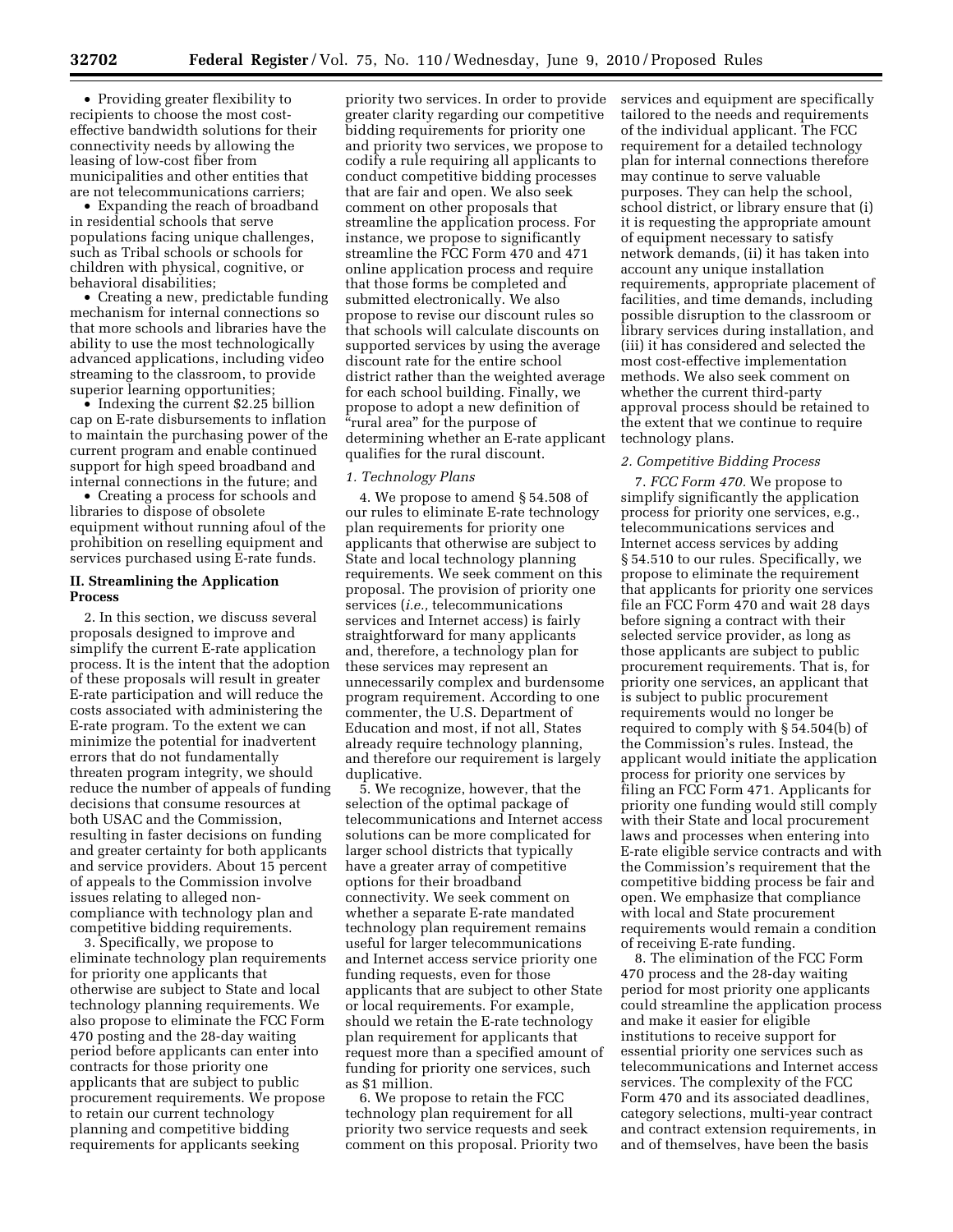for a multitude of funding request denials by USAC. Eliminating these requirements for priority one services could reduce the number of unnecessary application funding denials and reduce the administrative burden on program participants and USAC during the application process. Fewer unnecessary reviews should also result in faster processing of applications for priority one services.

9. Eliminating the FCC Form 470 and 28-day waiting period for priority one applications should not jeopardize the integrity of the fund in those situations where State and local governments already have prescribed procurement regulations in place that public schools and libraries must follow before entering into a contract for goods or services. Purchasing thresholds also are set by State and local policymakers to ensure that bidding occurs for desired products and services and the most costeffective bids are selected. In addition, public schools and libraries are held accountable by State and local authorities for violating State and local procurement regulations. Further, priority one services such as telecommunications and Internet access are more likely to be purchased as commodities based on volume and distance, as opposed to being priced by project. Commenters note there have been relatively few instances of alleged waste, fraud, or abuse associated with priority one requests. Eliminating these requirements could free up USAC program resources now spent applying these rules to priority one service applications, and allow more resources for reviewing other areas in which there is a greater chance of waste, fraud, and abuse. Nevertheless, we invite comment as to whether this proposed change would inadvertently increase instances of waste, fraud, and abuse.

10. We propose that priority one applicants not subject to State or local bidding requirements—for example, private schools or some charter schools—continue to be required to follow the current E-rate competitive bidding process by posting an FCC Form 470 and waiting 28 days to select a service provider. We believe that this would be less burdensome than requiring those applicants to learn and follow State or local procurement requirements that do not actually apply to them. We also propose that an applicant located in a State that does not have procurement rules in place would still need to follow the Commission's existing Form 470 process to satisfy the E-rate competitive bidding requirement. We seek comment on these proposals.

11. We propose to retain, for the present time, the Commission's existing competitive bidding requirements as set forth in § 54.504 of the Commission's rules for applications requesting support for priority two services. We can reevaluate the need for these requirements after gaining practical experience from the outcome of the rule changes proposed here. Unlike most priority one services, priority two services are specifically tailored to the needs and requirements of the individual applicant. Configurations and prices can vary widely. In addition, on average, priority two requests generally involve greater amounts of money, per applicant, than priority one requests. We seek comment on these proposals.

12. *Fair and Open Competitive Bidding Rule.* The Commission previously has addressed specific situations in which the fairness of an applicant's competitive bidding process has been compromised because of improper conduct by the applicant, service provider, or both. Although the Commission has held in numerous orders that the competitive bidding process must be fair and open, there is currently no codified Commission rule specifically requiring that the competitive bidding process be conducted by an E-rate applicant in a fair and open manner.

13. We therefore propose to amend § 54.510 of our rules to codify the requirement that an applicant must conduct a fair and open bidding process when seeking bids for services eligible for E-rate support. This rule will apply to all applicants for both priority one and priority two services—including applicants not filing FCC Forms 470 and will apply in addition to State and local procurement requirements. In addition, all applicants for both priority one and priority two must still comply with the Commission's rule requiring the careful consideration of all bids submitted, the selection of the most cost-effective bid for services or equipment, with price as the primary factor considered, and the selection of the service that is the most cost-effective means of meeting educational needs and technology plan goals. Because we are proposing merely to codify an existing requirement, this should not increase the burden on E-rate applicants that are already following our competitive bidding rules. We propose to codify this requirement to emphasize that, even without a Commission-established competitive bidding process in some instances, the Commission still requires any and all competitive bidding processes in which E-rate applicants participate to be conducted in a fair and

open manner. We seek comment on this proposal.

14. We are deeply concerned about practices that thwart Commission and other public competitive bidding policies and create conditions for waste of funds intended to promote access to telecommunications and information services. As the Commission has observed, competitive bidding is vital to limiting waste and assisting schools and libraries in receiving the best value for their limited funds. Codifying the requirement for a fair and open bidding process will assist in our continuing effort to ensure that the fund is being utilized by applicants as Congress intended, without waste, fraud, or abuse, by deterring program participants from engaging in any conduct that undermines the Commission's competitive bidding process as well as any State or local procurement processes. We do not believe that the Commission's fair and open process requirement will conflict with State and local procurement laws.

15. If we codify this rule, we propose to provide illustrative guidance of the types of conduct that would satisfy or violate the rule, which could be updated periodically based on experience gained through investigations involving waste, fraud and abuse. Generally speaking, all potential bidders and service providers should have access to the same information, they should be treated in the same manner throughout the procurement process, and they should not have additional information beyond the contents of an applicant's FCC Form 470 or RFP, if the applicant uses these documents to initiate bidding. While the lists set forth below are not exhaustive, we propose that the following behaviors constitute inappropriate conduct during the competitive bidding process. Moreover, we believe that any party with a potential financial interest in the E-rate program (for example, a subcontractor to a service provider) also could not engage in the prohibited activities described below:

• An applicant may not have a relationship with a service provider that would unfairly influence the outcome of a competition or would furnish the service provider with "inside" information;

• An applicant may not turn over its responsibility for ensuring a fair and open competitive bidding process to a service provider.

• Applicant employees or board members may not serve on any board of any type of telecommunications, Internet access, or internal connections service provider that participates in the E-rate program in the same State;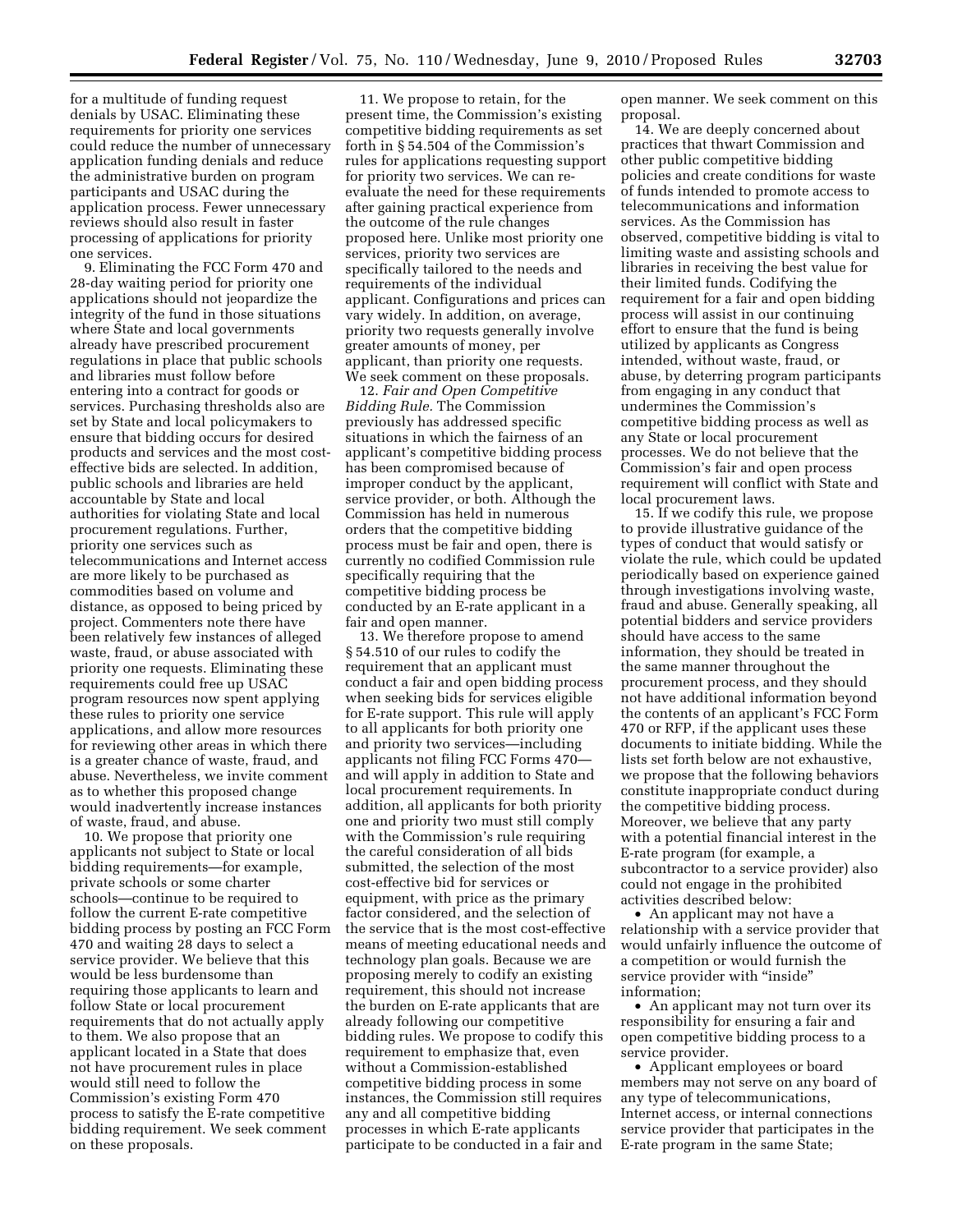• Service providers may not offer or provide gifts, including meals, to employees or board members of the applicant;

• Applicant employees with any role in the selection of vendors may not have an ownership interest in a vendor that is seeking to provide products or services.

• Once a contract for products or services is signed by the applicant and service provider, a different service provider may not circumvent the bidding process and offer a new, lower price for the same products and services.

16. In addition, we seek comment on a proposal that applicants using the FCC Form 470 bidding process should also comply with the following requirements.

• An applicant using the FCC Form 470 bidding process must describe the desired products and services with sufficient specificity to enable interested parties to submit responsive bids;

• An applicant must identify the correct category of service on the FCC Form 470, *e.g.,* telecommunications, Internet access, or internal connections so that it can receive bidders for the services it seeks;

• Only an applicant or an authorized representative of the applicant can prepare, sign, and submit the FCC Form 470 and certification;

• An applicant cannot list a service provider representative as the FCC Form 470 contact person and allow that service provider to participate in the competitive bidding process;

• A service provider may not help an applicant prepare the FCC Form 470 or participate in the bid evaluation or vendor selection process in any way;

• A service provider may provide information to an applicant about products or services—including demonstrations—before the applicant posts the FCC Form 470, but not during the bid selection process.

17. We reiterate that these lists do not include every possible scenario in which we would find an applicant in violation of our competitive bidding rules. We seek comment on whether these proposed requirements and examples are appropriate and whether there are others we should specifically adopt as part of a codified rule to provide guidance to program participants.

## *3. Application Process Streamlining*

18. We note that the Commission is currently seeking comment on significantly streamlined FCC Forms 470 and 471 for funding year 2011. Additionally, we are working with

USAC in developing an improved online system that provides applicants with the tools and access to data necessary to participate more effectively and efficiently in the program. All forms should be available for online submission, and applicants should be able to upload requested information electronically. Applicants also should be able to save, retrieve, and edit previously filed applications and use these forms as the basis for future funding requests, thereby improving the efficiency of submission and processing of applications. We seek feedback from all interested parties on these planned user enhancements.

19. Because these forms and systems upgrades will dramatically improve the online experience for applicants, we propose to require all applicants to file their FCC Forms 470 and 471 electronically. We believe that the electronic submission of these forms will improve the efficiency of submitting and processing applications. It will also save administrative costs as USAC will not have to enter data into its electronic system from paper submissions, which will free up additional funding for supported services. Electronic completion and submission also would likely result in fewer errors on the form. We seek comment on this proposal.

## *4. Discount Matrix Streamlining*

20. *Discount calculation.* We propose to revise our discount rules so that schools will calculate discounts on supported services by using the average discount rate for the entire school district rather than the weighted average for each school building. Currently, school districts, library systems, or other billed entities are required to calculate discounts for services that are shared by two or more of their schools, libraries, or consortia members by calculating an average based on the discounts of all member schools and libraries. School districts, library systems, or other billed entities are required to ensure that, for each year in which an eligible school or library is included for purposes of calculating the aggregate discount rate, that eligible school or library receives a proportionate share of the shared services for which support is sought. For schools, the average discount is the weighted average of the applicable discount of all schools sharing a portion of the shared services, with the weighting based on the number of students in each school. For libraries, the average discount is a simple average of the applicable discounts to which the libraries sharing a portion of the shared services are entitled.

21. We agree with E-rate Provider Services (EPS) that calculating discounts by individual school adds a significant level of complexity to the application process, as the discounts must be calculated separately by school and checked individually by USAC. Accordingly, we propose to revise § 54.505(b)(4) of our rules to require applicants to: (1) Calculate a single discount percentage rate for the entire school district by dividing the total number of students eligible for the National School Lunch Program by the total number of students in the district; and (2) then compare that single figure against the discount matrix to determine the school district's discount for priority one and priority two services. All schools and libraries within that school district would then receive the same discount rate. We seek comment on our proposal. We also seek comment on whether there should be a similar requirement for library systems and how this proposed rule would affect consortium applications.

22. This proposed discount percentage rate calculation could streamline the application process by simplifying the way in which schools compute their discount percentage rate and reduce the administrative burden on USAC by no longer requiring USAC to verify each individual school's discount percentage rate. Additionally, it could significantly reduce the amount of information necessary for block 4 of the FCC Form 471 application. This proposal could also eliminate applicants' submission of multiple FCC Form 471 applications at different discount levels. Moreover, it could reduce the incentive for districts to purchase priority two equipment at a 90 percent discount rate and transfer it after three years to a school with a lower discount rate. We also seek comment on other ways to accomplish these goals. We also seek comment on how to determine if a school district can receive the additional discount available for some applicants located in rural areas. Currently, the urban/rural designation is based on the physical address of each individual school or library. Some applicants have a mixture of urban and rural entities on the same application. Should these districts be considered urban? Should their urban/rural status depend on the number of entities within the district that fall within each category?

23. *Rural Definition.* We propose to adopt a new definition of ''rural area'' for the purpose of determining whether an E-rate applicant qualifies for the rural discount. A school's E-rate discount level is determined in part by whether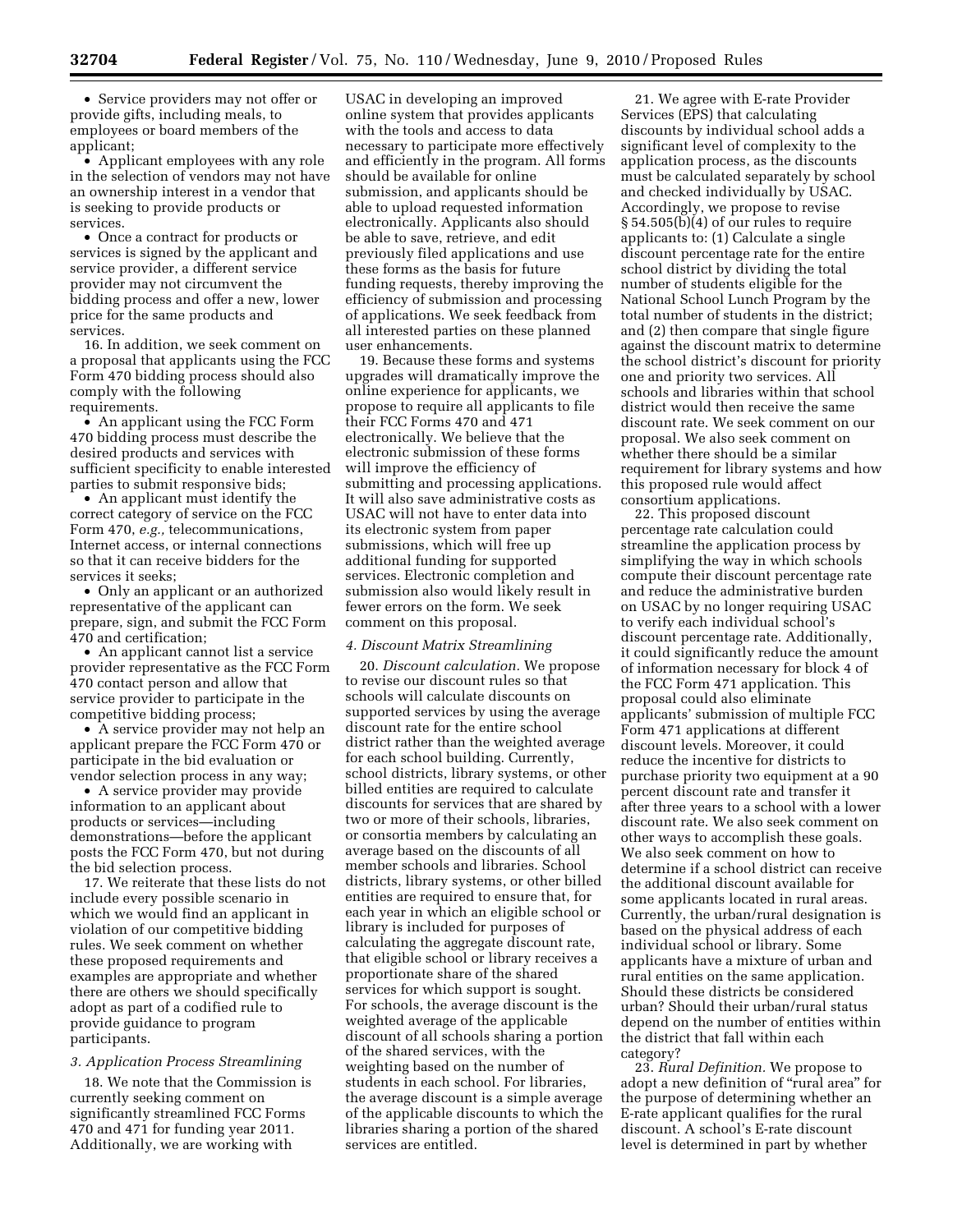it is classified as urban or rural. In some discount bands, schools and libraries in rural areas receive 5 percent to 10 percent more in discounts than those schools and libraries in urban areas. We look at this proposed change with the recognition that the reason certain discounts are provided to schools and libraries located in rural areas is because those schools and libraries sometimes face significant challenges due to their remote location. As we seek comment on this proposed change in definition, it is not with the intent to reduce discounts to certain rural schools but rather to ensure that the funds are targeted appropriately.

24. In 1997, the Commission adopted for the E-rate program the definition of "rural area" used by the U.S. Department of Health and Human Service's Office of Rural Health Care Policy (ORHP). Under ORHP's definition, an area is rural if it is not located in a county within a Metropolitan Statistical Area (MSA) as defined by the Office of Management and Budget (OMB), or if it is specifically identified as "rural" in the Goldsmith Modification to Census data. In the 2003 *Schools and Libraries Third Report and Order,* the Commission sought comment on a new definition of ''rural area.'' At that time, the Commission commented that a new definition was necessary because ORHP was no longer using the definition adopted by the Commission and had not updated the Goldsmith Modification to the 2000 Census data.

25. We now propose that, for E-rate purposes, an area will be considered rural based on the methodology and locale codes used by the U.S. Department of Education's National Center for Education Statistics (NCES), also known as urban-centric locale codes. We propose that any school or library that is within a territory that is classified as ''town-distant,'' ''townremote," "rural-distant," or "ruralremote'' by an NCES urban-centric locale code will be considered rural for purposes of calculating its E-rate discount level. We propose revising §§ 54.505(b)(3) and 54.5 of our rules to reflect this approach.

26. First, it is reasonable for the E-rate program, which benefits schools and libraries, to use the Department of Education's definition because it is specifically targeted to schools. By contrast, the current ORHP definition defines rural areas for rural health grant purposes only. Second, commenters have noted that the urban-centric locale codes pinpoint more precisely whether a school is located in a rural area. Rather than determining whether the school's county or census tract is located in a rural area under the ORHP definition,

the urban-centric locale codes determine whether a particular address is rural based on its proximity to metropolitan areas and on population size and density. The locale codes can be more specific because they are based solely on settlement patterns and are not constrained by political or geographic boundaries such as census tracts. Third, one of the reasons proffered by the Commission for selecting its original definition of ''rural area''—that it was less burdensome to schools and libraries and that the information was readily available to the public—applies to the new definition as well. In particular, it should be administratively straightforward for a school to discover its categorization, because the Department of Education's Web site has the coding system broken down by State, and the information is readily available. We seek comment on this proposal.

# **III. Providing Greater Flexibility To Select Broadband Services**

27. We propose to support wireless Internet access service even when the portable device is used off school property, provide greater flexibility to use low-cost fiber for broadband connectivity, and expand access to broadband for students who live at their schools due to geographic challenges or in order to receive specialized instruction. Each of these proposals is described in further detail below. We also seek comment on additional ways in which the Commission can better allocate E-rate funding to support educational purposes more directly and to more effectively target our funding to broadband services.

#### *1. Wireless Services Outside of School*

28. We propose to adopt the National Broadband Plan recommendation to provide full E-rate support for wireless Internet access service used with a portable learning devices that are used off premises. We seek comment on this proposal. Currently, the E-rate program supports wireless Internet access on school grounds. If a device that provides wireless Internet access service, such as a laptop, is taken off school grounds, however, applicants are required to cost-allocate the dollar amount of support for the time that the device is not at school. If that same device is left at school all of the time, the program would pay 100 percent of the applicant's non-discount share. As such, our rules prevent students from fully utilizing learning opportunities that the devices can provide in the home.

29. Advances in technology have enabled students to continue to learn

well after the school bell rings and from virtually anywhere. As noted in the NBP, ''Online educational systems are rapidly taking learning outside the classroom, creating a potential situation where students with access to broadband at home will have an even greater advantage over those students who can only access these resources at their public schools and libraries.'' We propose to modify our rules so that we can lessen the digital divide between those who are fortunate enough to subscribe to broadband at home and those who do not.

30. Recent data demonstrates that the widespread availability of wireless laptop computing for students is linked to improved educational outcomes. For example, the Maine Learning and Technology Initiative (MLTI) provided a laptop to every seventh- and eighthgrade student in the State as part of its mission to transform teaching and learning in Maine's public schools. A study of the MLTI conducted by the Maine Education Policy Research Institute at the University of Southern Maine found that eighth-grade student writing, as measured by the Maine Educational Assessment (MEA), the State's standardized assessment, improved significantly after laptop implementation in middle schools. Laptop initiatives have been deployed at the regional and district level as well. In Henrico County in Richmond, Virginia, a three-year study released in 2008, revealed that 1-to-1 laptop use was associated with higher test scores in biology, history, chemistry, reading and Earth science. Both of these laptop programs have incorporated student connectivity to the Internet in home and school environments.

31. We emphasize that this proposal only relates to support for Internet access monthly service, and not the purchase of devices or equipment, such as mobile broadband cards, smartphones, or e-books. This proposal, therefore, would allow E-rate funding for Internet access services, which are already eligible, to be used to facilitate learning both on and off premises. It also would permit funding for connectivity that schools may increasingly utilize in the future to provide customized educational content to students.

32. We note that that the requirements of the Children's Internet Protection Act and the Protecting Children in the 21st Century Act still would apply to services being used off-premises. In addition, consistent with the Act, the Commission requires schools and libraries to certify, among other things, that services obtained through discounts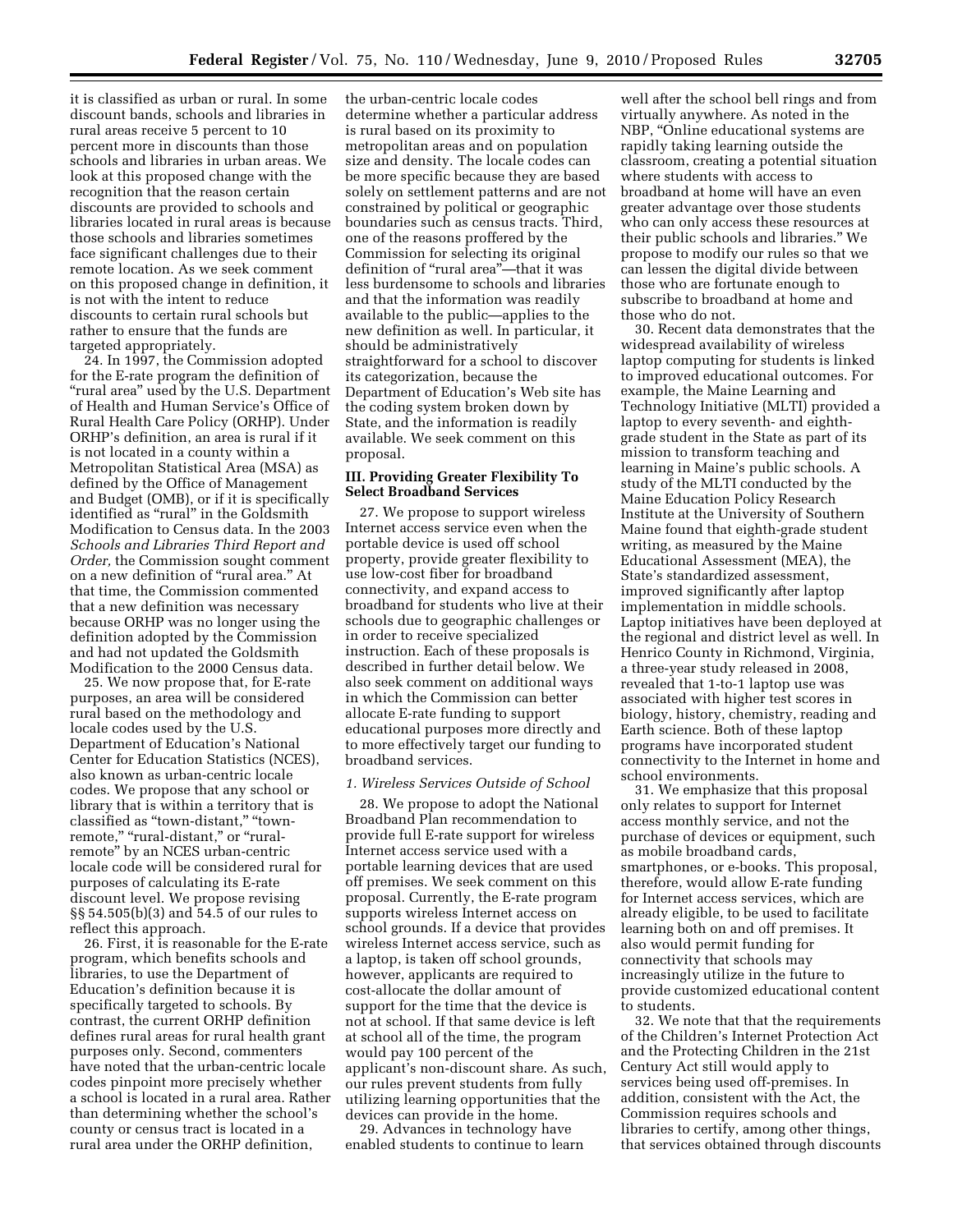from the E-rate program will be used solely for educational purposes. We recognize that usage in the school or library typically occurs under the supervision of school or library personnel. We seek comment on what other safeguards, if any, we should consider imposing to mitigate against the risk of non-educational use at home that is not directly supervised by the recipient of funding.

33. We seek comment on whether recipients of funding should be required to have policies and procedures in place to mitigate the risk that E-rate funded wireless connectivity is not used for educational uses off-premises. For instance, should recipients be required to have policies relating to acceptable use off-premises? We seek comment on whether the residents of the households of students may use E-rate funded connectivity (so long as it is for educational purposes) because, for example, such use may be fundamental to promoting digital literacy skills for both the students and the other household members who support the child's educational experience, and whether such use is consistent with the educational purposes requirement of the statute. In our recent decision to permit schools to make E-rate funded connections available to the community, in order to reduce the likelihood of waste, fraud, and abuse, and to guard against potential additional costs being imposed on the E-rate program, we set forth certain conditions regarding other uses of school facilities that choose to allow the community to use their E-rate funded services. Among other things, the Commission required that: (1) Schools participating in the E-rate program not be permitted to request funding for more services than are necessary for educational purposes; and (2) consistent with the Act, a school's discounted services or network capacity may not be "sold, resold, or transferred by such user in consideration for money or any other thing of value.'' Should similar or other requirements be imposed if we expand support for wireless connectivity off-premises to guard against waste, fraud, and abuse?

34. We seek comment on whether providing E-rate funds for wireless Internet access to portable devices in offsite locations would result in increased demand for wireless connectivity in the E-rate program, and if so, how that would affect other requests for E-rate funding, given the overall annual funding cap. According to one 2008 survey, more than 27 percent of school districts were implementing in at least one grade or on pilot basis some form of one-on-one

computing program with Internet connected wireless devices for use in the classroom and at home. We seek comment on how funding for wireless connectivity might increase over the next several years if we were to adopt this rule. If commenters believe that this rule change would limit the ability of eligible users to obtain other services, we seek comment on whether the Commission should limit wireless Internet access for mobile devices on a trial basis by, for example, capping the number of monthly service contracts per school district or some other method of allocating funding. We seek comment on whether we should implement this proposal on an interim basis for funding year 2011 and subsequently evaluate how to implement a permanent rule based on that experience.

### *2. Expanded Access to Low-Cost Fiber*

35. We seek comment on permitting recipients to receive support for the lease of fiber, even if unlit, from third parties that are not telecommunications carriers, such as municipalities and other community or anchor institutions, to allow schools and libraries more flexibility to select the most costeffective broadband solutions. Dark fiber was conditionally eligible for E-rate discounts prior to Funding Year 2004. In the *Schools and Libraries Third Report and Order,* released in 2003, however, the Commission found that, pending resolution of the regulatory status of dark fiber, it would not be eligible for E-rate discounts.

36. Fiber networks are used by both the public sector and governmental agencies for broadband Internet access today. A number of commenters in the record of the National Broadband Plan asserted that dark fiber may be a more cost-effective option for applicants—and therefore the program—in many instances. Several commenters expressed support for giving recipients more flexibility to use dark fiber as part of their broadband solutions. In order to provide greater flexibility to E-rate participants to reduce their overall cost of broadband and increase their bandwidth, we now propose to make leased dark fiber from any source eligible for funding as a priority one service.

37. We propose to add leased dark fiber to the ESL, pursuant to section  $254(h)(2)(A)$  of the Act. We propose to add leased fiber with the same conditions as when it was on the ESL previously. That is, applicants would be able to lease fiber capacity that does not include modulating electronics, as long as they provide the electronics. In addition, the leased fiber must be used

immediately. Under such an approach, applicants would, for instance, be able to lease dark fiber that may be owned by State, regional or local governmental entities, when that is the most costeffective solution to their connectivity needs. We also seek comment on any other operational issues that may arise with the addition of leased fiber, such as dark fiber, to the ESL.

## *3. Expanding Access for Residential Schools That Serve Unique Populations*

38. We seek comment on whether we should allow schools that serve unique populations to receive E-rate funding for priority one and priority two services delivered to residential areas. In the *Schools and Libraries Second Report and Order,* recognizing that the technology needs of participants in the E-rate program are complex and unique to each participant, the Commission clarified the scope of educational purposes. Specifically, the Commission defined educational purposes as ''[A]ctivities that are integral, immediate, and proximate to the education of students, or in the case of libraries, integral, immediate, and proximate to the provision of library services to library patrons, qualify as ''educational purposes.'' The Commission concluded that activities that occur on library or school property are presumed to be integral, immediate, and proximate to the education of students or the provision of library services to library patrons. The Commission thus concluded that in certain limited instances, the use of telecommunications services offsite would be considered integral, immediate, and proximate to the education of students or the provision of library services to library patrons, and thus, would be considered to be an educational purpose.

39. In the *Universal Service First Report and Order,* the Commission limited the eligibility of internal connections by limiting support for a service "only if it is necessary to transport information all the way to individual classrooms.'' The Commission subsequently elaborated on this policy in the *Universal Service Fourth Order on Reconsideration,*  explaining that E-rate support is ''not available for internal connections in non-instructional buildings used by a school district unless those internal connections are essential for the effective transport of information within instructional buildings.'' Consistent with these orders, funding for internal connections to dormitory rooms, study centers within dormitories, teachers' centers, and residential programs have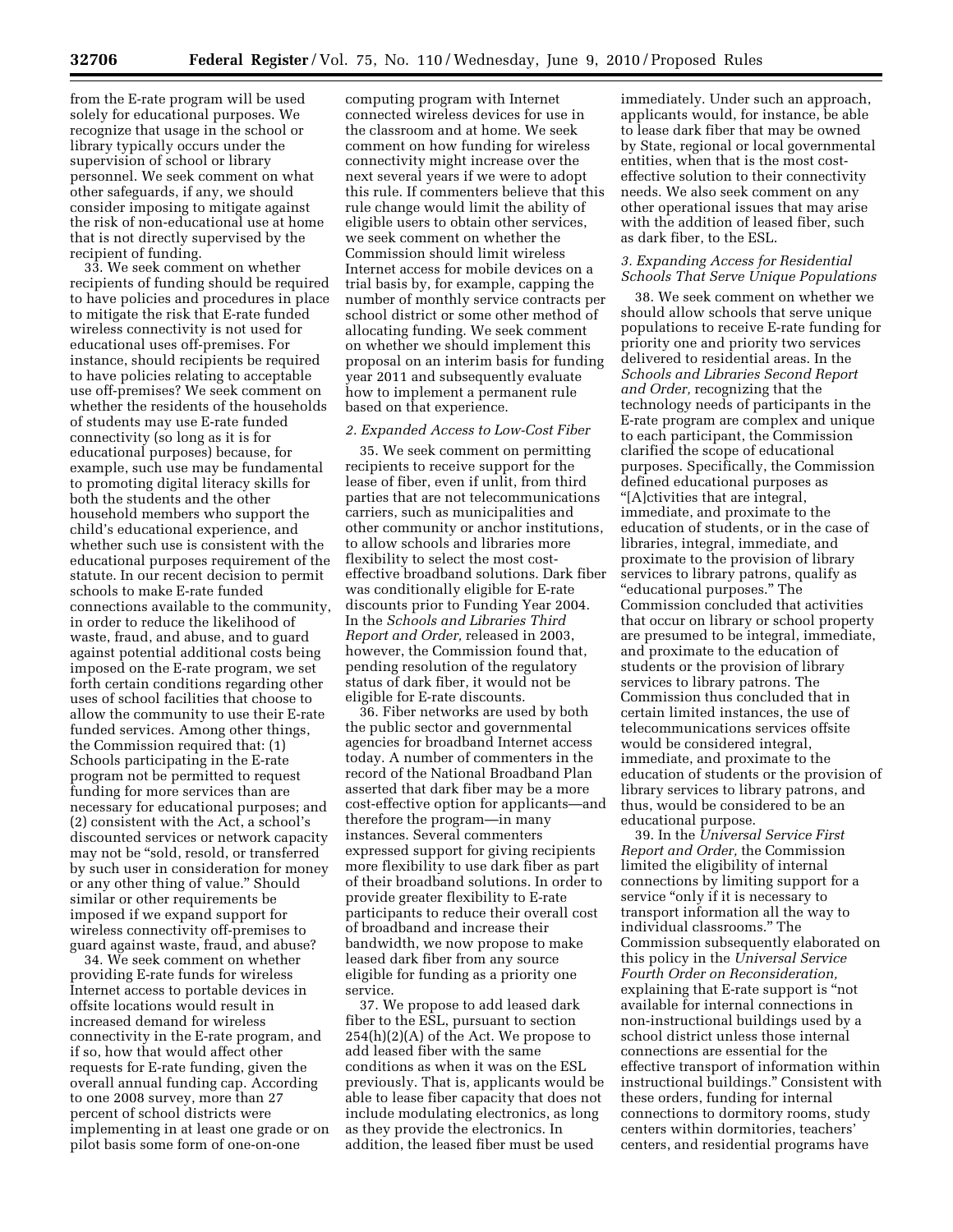been found to be ineligible for support under the E-rate program.

40. We recognize, however, that this rule does not take into account the special circumstances of institutions that provide residential living arrangements to meet the unique challenges of certain student populations. We propose to revise our rules to allow schools with residential areas on their grounds to receive E-rate funding for priority one and priority two services in those residential areas in circumstances where the students do not have access to comparable schooling or training if they were to reside at home. Specifically, we seek comment on whether the use of priority one and priority two services at a dormitory on a school campus could be considered integral, immediate, and proximate to the education of students, and thus, considered to be used for educational purposes, when the school is serving students with medical needs, cognitive, or behavioral disabilities, or who have no option but to live at school due to challenging terrain or their home's distance from a school. For example, in West Virginia, students at the West Virginia School for the Deaf and Blind reside in dormitories on the same campus as the school, away from their parents, to receive schooling. These students are unable to go home or to a public library to access the Internet after school hours. The West Virginia School for the Deaf and Blind, however, pursuant to our rules, is unable to receive funding for services provided to these residential facilities, thus, requiring the school to cost-allocate between the eligible and ineligible uses of its services on the school's campus. Currently, our rules state that service is eligible for support as a component of the institution's internal connections only if it is necessary to transport information all the way to individual classrooms. We invite comment on whether we should amend our eligibility limitation imposed on internal connections, and if so, how we should amend that limitation with regard to schools described above. In addition, should we require that support for services to dormitories be limited to only to those schools whose operating expenses are funded, in whole or in part, with State or Federal funds? We seek comment on any other possible conditions or limitations to extending support to schools for services provided to dormitories located on a school's campus to target finite funding to those schools for which funding may be truly necessary to access advanced telecommunications and information

services and to minimize the potential for waste, fraud, and abuse.

# *4. Targeting Support for Broadband Services*

41. Finally, we seek comment on other ways to reallocate funding so that finite amounts of E-rate dollars can be better targeted to satisfy the educational needs of students and library patrons. We recognize that schools and libraries face significant challenges in obtaining higher bandwidth necessary to support emerging needs at a time when budgets are stagnant or declining. According to one report, more than half of school districts surveyed faced problems in obtaining funding for higher bandwidth services, and two-thirds of those surveyed reported conserving bandwidth by restricting certain online applications such as streaming video. At the same time, more advanced applications such as media streaming and video conferencing, distance or online learning, multimedia applications that make learning more engaging and relevant, and one-to-one programs that enable students to engage in continuous learning hold great promise for educating the next generation. We therefore seek comment on specific proposals to re-prioritize Erate funding to support higher bandwidth connectivity that will enable such applications to be delivered to students and libraries across the country.

42. In the short-term, the demand for wireless services and increased bandwidth for broadband will likely increase. We seek comment on whether there are specific telecommunications services, Internet access services, or priority two services on the current ESL that should receive a lower priority in E-rate funding so that we can target funding toward higher bandwidth connectivity. For example, should dialup Internet access continue to be funded as a priority one service or instead, should greater priority be given to applicants seeking support for broadband services? Similarly, should we give a higher priority to advanced telecommunications and broadband services, rather than voice telecommunications services? We recognize that budgets are challenged for State and local authorities around the country, but also emphasize that our objective in managing this finite program is to achieve the maximum benefits of access to the full range of content and applications that the Internet can deliver, not to fund voice telephone service that schools and libraries across the country were paying for in full before the inception of the E-

rate program. We seek comment on these and any other proposals commenters might suggest to meet the goal of generating the most return for each E-rate dollar.

# **IV. Expanding the Reach of Broadband to the Classroom**

43. Internal connections, such as routers or hubs, are essential to the effective use of broadband within schools and libraries because they enable students and library patrons to utilize higher bandwidth applications in multiple locations within a school or library. As schools and libraries are increasingly utilizing higher bandwidth services to meet educational and community needs, they need to upgrade and replace their existing internal connections as well in order to fully utilize the broadband services they are purchasing. Without upgraded Internet access and the internal connections necessary to bring the connection all the way to the classroom or library patron, many users simply will be unable to utilize the many applications available in today's marketplace, such as highdefinition video streaming, that support online learning. Demand for priority one services has grown from \$800 million in 1998 to approximately \$2 billion in 2009. As noted above, only schools and libraries with the highest discount levels are receiving priority two subsidies, and the availability of priority two funding gets smaller as applicants apply for more funding for priority one services. The net result is the E-rate program is funding high-capacity pipes to a single point of entry at the school (or library) but not providing any support for the equipment that enables the computer terminals or laptops across the school or library to access that high-capacity pipe. Further, without changes to the way in which we allocate funding for internal connections, it is quite possible that in funding year 2011, E-rate support for telecommunications services and Internet access could eliminate the availability of any funding for internal connections.

44. In this NPRM, we seek comment on how to ensure that schools and libraries receive funding for internal connections (priority two services). We have two important goals in mind: (1) Providing funding for internal connections to more schools and libraries than in the past; and (2) ensuring a predictable amount of funding available to schools and libraries for internal connections each year.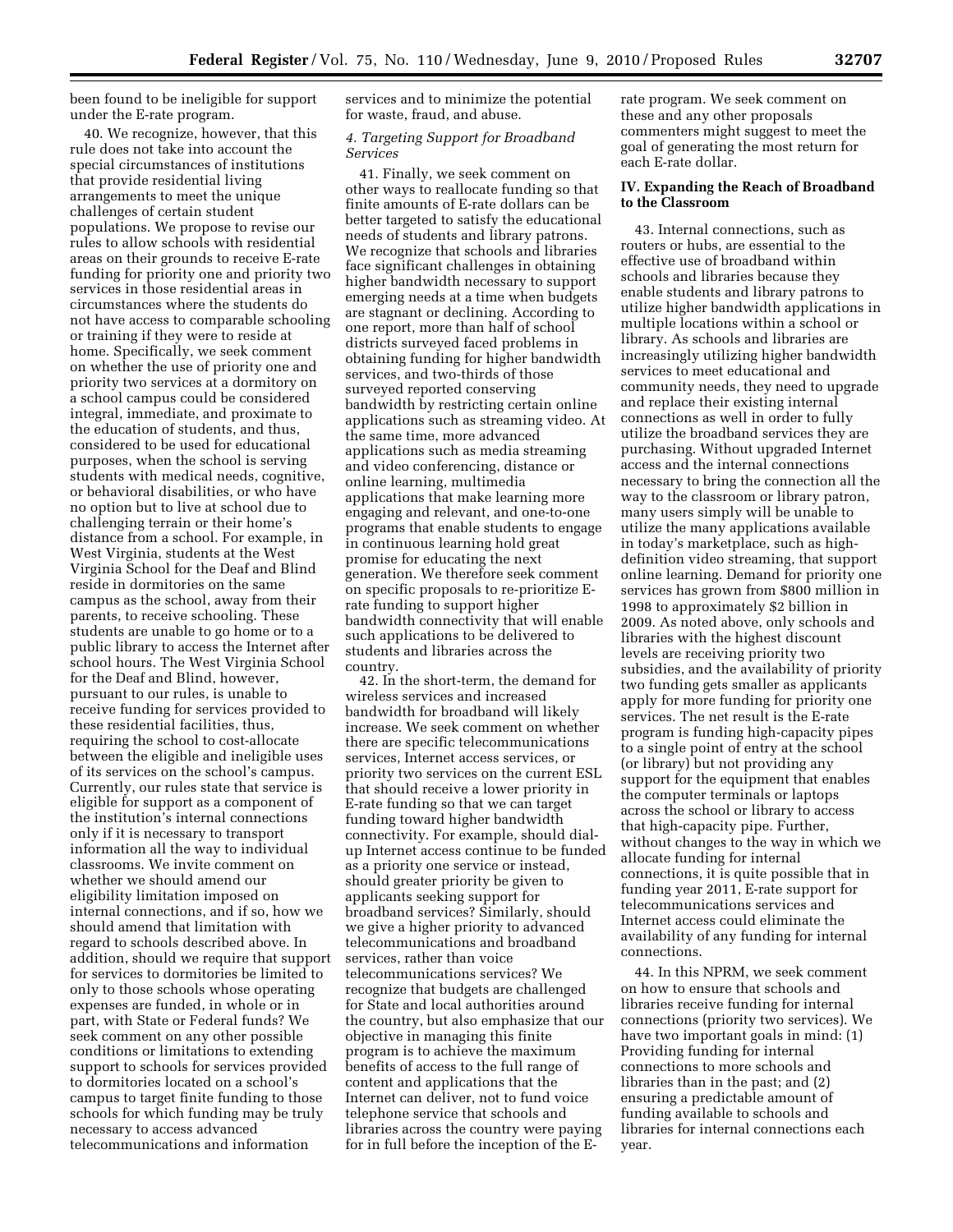## *1. Predictable Internal Connections Funding for More Schools and Libraries*

45. One option would be to allocate funding for internal connections based on a per student cap per school district, to which the applicant's discount rate would be applied. Under this option, libraries would be eligible to receive the same amount of funding as the public school districts within which they are located. To ensure that a predictable amount of funding is available for internal connections, we could set aside a defined amount of funding before funding is allocated to telecommunications and Internet access, current priority one services. If we choose this option, we also could eliminate the 2-in-5 rule. Another option would be to eliminate support for basic maintenance for internal connections, or, in the alternative, to cap the amount available for basic maintenance. We seek comment on whether and, if so, how we could phase in any of these proposals on a trial basis to examine the distributional impacts of such rule changes. In what funding year should any of these options be implemented? Commenters should provide specific proposals on the timing and staging of specific reforms. We further describe these options below and seek comment.

46. We believe that these options for reforming how we fund internal connections could have several advantages over our current rules. First, the current discount matrix and rules of priority have the effect of providing funding to a limited number of school districts that have the very highest percentage of students eligible for free or reduced price school lunch, while providing nothing to other districts that are significantly impoverished. Second, many stakeholders have expressed a desire for a more predictable funding mechanism whereby schools and libraries would know on a yearly basis how much funding they will receive for internal connections. This predictability is essential so that schools and libraries can better plan for their future technological needs. If, for instance, a certain amount of total funding would be designated for internal connections, USAC would be able to issue funding commitment decision letters earlier for priority two projects, enabling schools and libraries to begin projects more quickly.

47. *Capped Amount.* To create a more predictable funding mechanism for priority two services, we seek comment on establishing a flat per student cap per school district for each funding year, with the applicant's discount rate

applied after the cap is determined. For example, if the cap were set at \$15 per student, a school district that has 100,000 students would have a cap of \$1.5 million in internal connections funding. If the district were eligible for an 75 percent discount (that is, a school with 50 percent to 74 percent of its students eligible for free or reduced price lunch), it would be eligible to receive up to \$1.125 million for internal connections each year. If that same school district was eligible for a 30 percent discount (that is, a school with 20 percent to 34 percent of its students eligible for free or reduced price lunch), it could receive up to \$450,000. Under this option, libraries would receive the same discount as the public school districts in which they are located. We seek comment on this option and any alternatives that would increase predictability of priority two funding while meeting the goal of ensuring internal connections funding to more schools and libraries.

48. We also seek comment on whether there should be a minimum amount for which a school, library, or school district is eligible, not tied to the number of students. For instance, should we establish a baseline amount of support that would be provided to an eligible facility, and then a variable amount of support depending on the number of students? If a minimum amount is established, what should it be? We note that smaller applicants might receive less funding because of their smaller number of students; however, some types of equipment are not necessarily usage-sensitive. Should there be additional funding provided to rural applicants, either by establishing a higher dollar amount for rural applicants or a higher discount level?

49. We recognize that schools and libraries at the highest discount levels could receive significantly less funding if we were to establish a capped amount than they receive under the current rules. However, in the near future, as demand for priority one services grows, it is likely that, absent changes to the current funding structure, there will be no funding available for internal connections for even the highestdiscount applicants. In addition, those same schools and libraries may be able to realize savings on their purchase of priority one services if they have greater freedom to use lower-cost fiber, as proposed above, which could free up additional money in their budget to pay for internal connections. And in any event, we are concerned that the same few schools continue to receive all of the available funding, year after year, while many schools that have nearly as

many students in poverty receive no funding for internal connections.

50. *Set Aside for Internal Connections.* We seek comment on revising § 54.507 of our rules to set aside a defined amount of funding from the \$2.25 billion fund for internal connections before priority one funding is allocated. We seek comment on an appropriate amount to set aside for internal connections. For instance, would \$500 million be an appropriate amount to set aside for internal connections? Depending on the amount set aside, it is possible that all of the requests for priority one would not be funded. If so, our rules of priority would operate to fund requests from the highest-discount schools first, and it is possible that recipients with the lowest discounts (namely, schools that serve very few students eligible for free or reduced price school lunch) would no longer receive any funding from the Erate program. We seek comment on whether we should change our rules of priority to effectuate an alternative result.

51. *Threshold for Priority Two Funding.* We seek comment on the appropriate threshold for any revised methodology for internal connections funding. Today, the money effectively is channeled to school districts that have 75 percent or more students eligible for free or reduced-price school lunch. We seek comment on how to focus funding on improving internal connections to a broader group of needy schools, school districts, and libraries. For instance, should we adopt rule changes that would enable school districts where 35 percent or 50 percent of students are eligible for NSLP to obtain predictable funding for internal connections. We encourage parties to submit factual analyses of the distributional impact of alternative thresholds into the record.

52. *Revised Discount Matrix.* Many commenters have suggested that the Commission should revise the priority two discount matrix to enable more school districts to obtain funding for internal connections. SECA and other commenters argue that altering the discount rate is an effective way to increase the availability of priority two funds and more evenly distribute priority funds to a greater number of entities. Additionally, we note that other governmental programs that award funding for similar purposes require recipients to pay 15 or 20 percent of the total cost. An approach that strengthens incentives for applicants to find the most cost-effective services to meet their needs is an important tool to maximize the public benefits of a finite amount of governmental funding, and could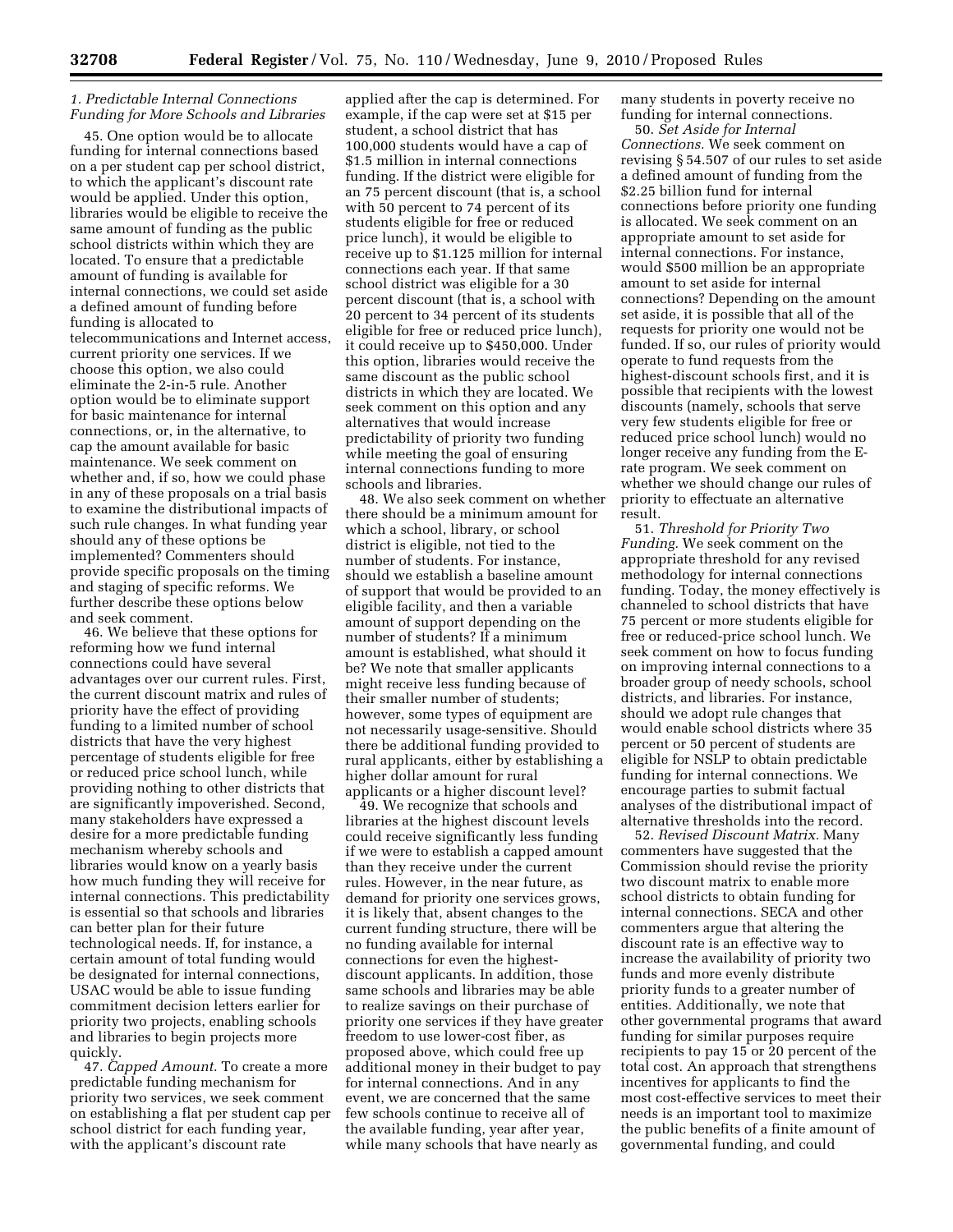further our efforts to curb waste, fraud, and abuse by applicants and service providers. We seek comment on a revised discount matrix for internal connections and ask whether we should adjust the current level of additional discount provided to rural schools and libraries. Commenters should set forth with specificity an alternative proposed discount matrix.

53. *Eliminate the 2-in-5 Rule.* We seek comment, in conjunction with the options detailed above, on eliminating § 54.506(c), the 2-in-5 rule, which limits an eligible entity's receipt of discounts on internal connections to twice every five funding years. In the *Schools and Libraries Third Report and Order,* the Commission sought to make funds for internal connections available to more eligible schools and libraries on a regular basis by limiting the frequency with which applicants may receive priority two discounts. Further, the Commission concluded that, by precluding a particular entity from receiving support for priority two discounts every year, the rule would strengthen incentives for applicants not to waste program resources by replacing or upgrading equipment on an annual basis but rather to fully use equipment purchased with universal service funds.

54. However, the 2-in-5 rule has not served its intended purposes. Today, funding for maintenance represents roughly 15 percent of all priority two funding, with the very largest school districts receiving most of that funding. The rule has not increased the availability of priority two funding to more eligible schools and libraries on a regular basis. In addition, because the availability of funding is dependent, in part, on the amount of funding sought by higher-discount eligible entities, the 2-in-5 rule actually has increased the unpredictability of priority two funding. Additionally, commenters argue that, instead of increasing the incentive for applicants to not waste program resources, the rule has encouraged schools to undertake large projects that might not be necessary and discriminates against schools that undertake smaller, more long-term projects. We seek comment on any potential implications the elimination of the 2-in-5 rule may have upon current recipients of funding for maintenance and how to address such implications.

55. *Application by School District.* We seek comment on requiring schools and libraries to submit applications for internal connections by school district, not by individual school. Schools that operate independently from a school district, however, such as private schools and some charter schools,

should still apply for discounts individually. We propose, therefore, that any school that is part of an organized school district must apply as part of that district, with libraries receiving the same discount as the public school districts in which they are located. Requiring schools to apply by school district could help streamline the process and will simplify the discount calculation for schools. Additionally, it would ensure that libraries receive funding for internal connections and at the same discount level as schools located within their school district.

56. *Eliminate Funding for Basic Maintenance for Internal Connections.*  We seek comment on options for modifying the funding of basic maintenance of internal connections. Currently, the ESL lists basic maintenance as a supported priority two service. In the *Universal Service First Report and Order,* the Commission determined that support for internal connections includes ''basic maintenance services'' that are ''necessary to the operation of the internal connections network.'' Subsequently, in the *Schools and Libraries Third Report and Order,* the Commission provided further detail on which maintenance services are "necessary" under the terms of the *Universal Service First Report and Order.* The Commission found that basic maintenance services are eligible for universal service support as an internal connections service if, but for the maintenance at issue, the internal connection would not function and serve its intended purpose with the degree of reliability ordinarily provided in the marketplace to entities receiving such services. At that time, the Commission sought to identify maintenance as a separate category for priority two funding in part to provide greater transparency regarding the use of internal connections funding. It appears, however, some recipients of funding for maintenance may be using such funding to pay for ongoing information technology support functions, which siphons funding away from other critical uses.

57. One option would be to eliminate E-rate funding for basic maintenance of internal connections. We seek comment on whether funding of basic maintenance for internal connections should remain on the ESL. First, given that funding for the E-rate program is finite and there is a consistent level of unmet demand, we have concerns that our current rules inadvertently result in basic maintenance effectively taking precedence over funding the internal connections that are necessary to deliver higher bandwidth applications like high definition video streaming to schools and libraries. We believe it may be preferable to spread funding more broadly across needy schools and libraries for internal connections than to provide funding for maintenance of networks for a limited number of school districts. Second, it may be the case that funding for basic maintenance is used to pay for ''warranties'' on equipment or to support significant information technology departments. Given the limited funding available for internal connections, we question whether the Erate should be supporting ongoing tech support to address potential problems when there is such unmet demand for actual equipment that will enable services *definitely* to be used. We recognize that maintenance in some form is important for services to be available, but are concerned that our current rules fail to impose appropriate limitations. Third, under our current allocation method, the same schools and school districts receive large amounts of funding year after year for basic maintenance, while others receive nothing. In order to achieve our inclusion objectives, the limited funding available could be better utilized to pay for facilities for schools and libraries serving high poverty populations that have never received funding for internal connections. At least until priority two funding has been distributed more broadly, we ask whether the funding should be used to support initial installation of internal connections rather than pay for maintenance for entities that have already had their internal connections funded through the E-rate program. Finally, eliminating funding for basic maintenance could provide additional incentives for schools and libraries to evaluate carefully the reliability of different solutions from various providers and think seriously about maintenance costs when constructing their internal networks.

58. Another option would be to cap basic maintenance payments and reimburse requests that are based on actual repair and maintenance costs only. Specifically, consistent with the internal connections approach, we seek comment on establishing a per student cap per school district for each funding year, with the applicant's discount rate applied after the cap is determined. For example, if the per student cap were \$2, a school district with 100,000 students would have a total of up to \$200,000 in E-rate funding for basic maintenance for internal connections. If the district were eligible for a 75 percent discount, it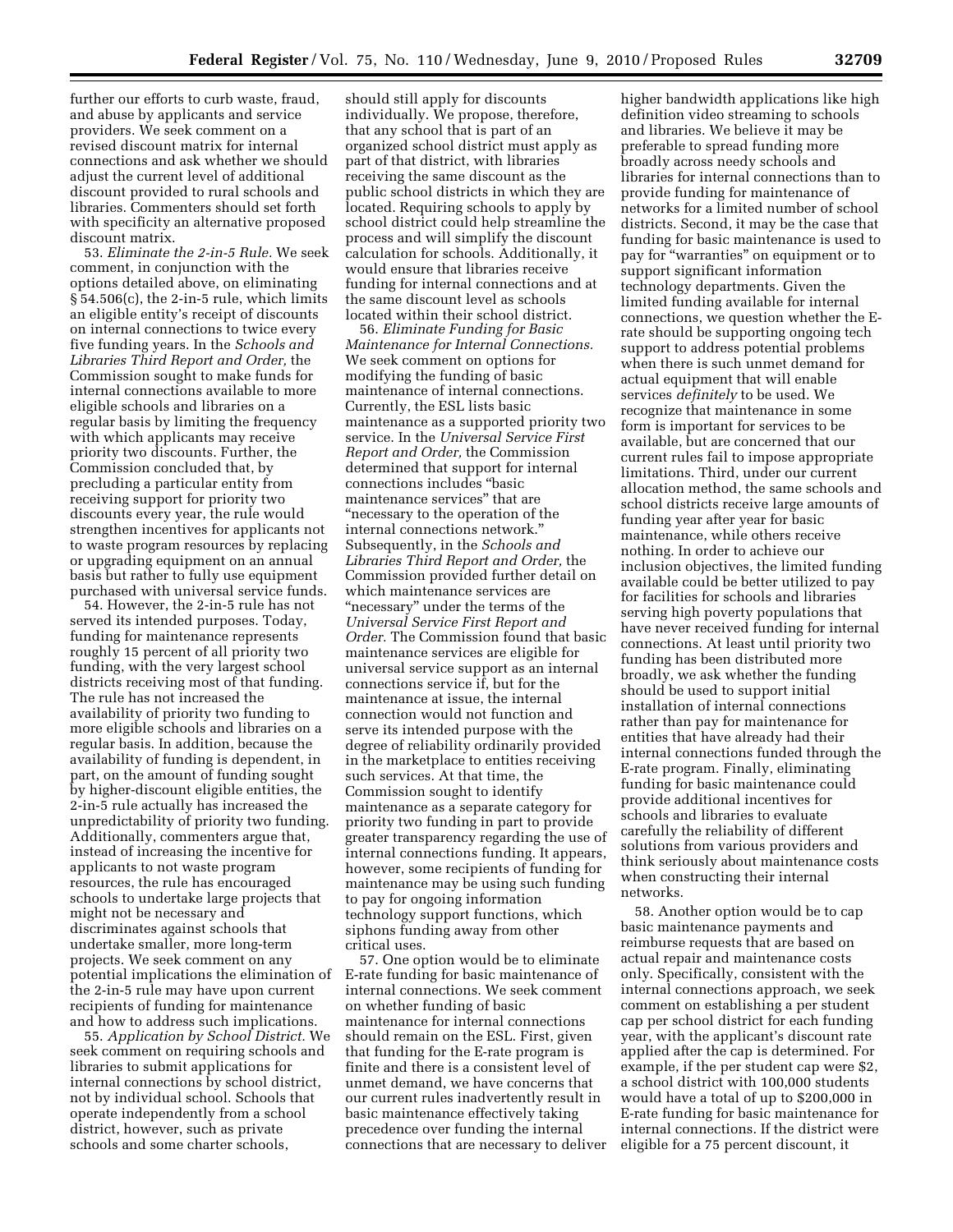could be eligible to receive up to \$150,000 for maintenance each year. Under this option, libraries would be eligible for up to the same discount as the public school district in which they are located. We believe that this approach would help to ensure that funding for basic maintenance for internal connections is allocated more equitably among the schools and libraries that most need funding support for maintenance. To address the potential waste that occurs by funding maintenance based on estimated costs, we also propose to limit funding for maintenance to actual expenses for repair and maintenance. In order to make this change, we propose to change E-rate program rules to allow applicants to seek E-rate funds for basic maintenance for internal connections in the funding year following the funding year in which they sought and received repairs on internal connections. We seek comment, therefore, on revising § 54.507(d) of the Commission's rules to allow applicants to request funding for basic maintenance that was received in the prior funding year.

59. For either option (eliminating funding for basic maintenance of internal connections or capping such funding), we seek comment on whether such a change should be phased in over some number of funding years, and, if so, how. In either case, the requirement that applicants seek funding for only basic maintenance would remain unchanged. Specifically, we would continue to find ineligible any services that include maintenance of equipment that is not supported by E-rate or that enhances the utility of equipment beyond the transport of information, as well as diagnostic services in excess of those necessary to maintain the equipment's ability to transport information. Additionally, we seek comment on any other methods we could use to ensure support for basic maintenance is distributed equitably and in a way that is based on actual repair costs. For example, one alternative method could be that funding for basic maintenance could be distributed in the next funding year after the costs were incurred based on the actual amount for labor and parts or equipment.

# *2. Indexing the Annual Funding Cap to Inflation*

60. We propose to amend § 54.507 of our rules to index the E-rate program funding cap to the rate of inflation, on a prospective basis, so that the program maintains its current purchasing power in 2010 dollars. Many commenters responding to the *NBP Public Notice* 

*#15* support adjusting the annual E-rate funding cap to take into account inflation, suggesting that increasing the cap will allow schools and libraries to continue to benefit from upgraded connections that deliver faster and more efficient broadband service as demand for greater capacity increases. In order to maintain predictability, however, we propose that during periods of deflation, the funding cap will remain at the level from the previous funding year. We seek comment on these proposals.

61. We propose using the gross domestic product chain-type price index (GDP–CPI), which is released quarterly. This is the same index used by the Commission to inflation-adjust revenue thresholds used for classifying carrier categories for various accounting and reporting purposes. It also is used to calculate adjustments to the annual funding cap for the high cost loop support mechanism, which subsidizes service provided by rural telephone companies. The Commission has noted that the Bureau of Economic Analysis of the Department of Commerce, which produces the index, considers the GDP– CPI a more accurate measure of price changes than other indices for the Commission's purposes. The GDP–CPI is used by the Commission since it reflects price changes in all sectors of the economy. While inflation is currently very low, implementation of such a proposal could result in the Erate cap growing from \$2.25 billion to approximately \$2.55 billion over the next five years if inflation were to occur similar to the historical rate for the last five years. We seek comment on this proposal and on whether there are better ways to index the E-rate funding cap to inflation.

# **V. Creating a Process for Disposal of Obsolete Equipment**

62. We propose to amend § 54.513 of our rules establishing how participants in the E-rate program may dispose of obsolete equipment purchased with Erate discounts. We also propose revising an FCC form to report such equipment disposals to USAC. The changes we propose seek to balance the competing concerns of providing schools and libraries the flexibility to dispose of obsolete equipment and the need to guard against waste, fraud, and abuse within the E-rate program. We seek comment on our proposed changes provided below.

63. *Process for Disposal of Obsolete Equipment.* We seek comment on permitting the disposal of E-rate equipment for payment or other consideration, subject to four of E-Rate Central's proposed five principles. We

propose to revise § 54.513 of our rules to provide for the disposal of equipment for payment or other consideration where such equipment has exhausted its useful life. We clarify that, to the extent a school or library chooses to dispose of equipment purchased using E-rate funds and does not receive monetary payment or other consideration, it may do so without complying with these proposed rules. As BellSouth suggests, the Commission encourages schools and libraries to recycle the equipment when feasible. We do not believe, however, that it is necessary to adopt a requirement that applicants return any non-*de minimis* value, as discussed below. Specifically, we believe that the Act's prohibition on the sale, resale, or transfer of telecommunications services and network capacity was intended to prevent applicants from profiting from supported services during the time that the applicant is supposed to be using them. We do not believe this prohibition extends to when the applicant is no longer utilizing equipment purchased with the assistance of E-rate funds because the equipment is past its useful life. Thus, we propose to allow schools and libraries to dispose of equipment for payment or other consideration under the following conditions: (1) The equipment has exhausted its useful life but no sooner than five years after the equipment is installed; (2) the equipment is formally declared to be surplus by the school board, information technology officer, or other authorized body or individual; (3) the school or library notifies USAC within 90 days of disposal and keeps a record of the disposal for a period of five years following the disposal; and (4) the disposal process fully complies with State and local laws, where applicable. We discuss these conditions separately below.

64. First, we propose that schools and libraries be permitted to sell or trade in equipment after the equipment has exhausted its useful life. We agree with commenters that there should be a rebuttable presumption of no less than five years from the installation date for the useful life of any equipment purchased using E-rate funds. Commenters note that the absence of rules specifically addressing the disposal of equipment purchased under the E-rate program when it has reached the end of its useful life has led some schools and libraries to place obsolete, out-of-service equipment in school basements or other on-campus storage locations. Such indefinite storage imposes additional needless costs on schools and libraries. Additionally, our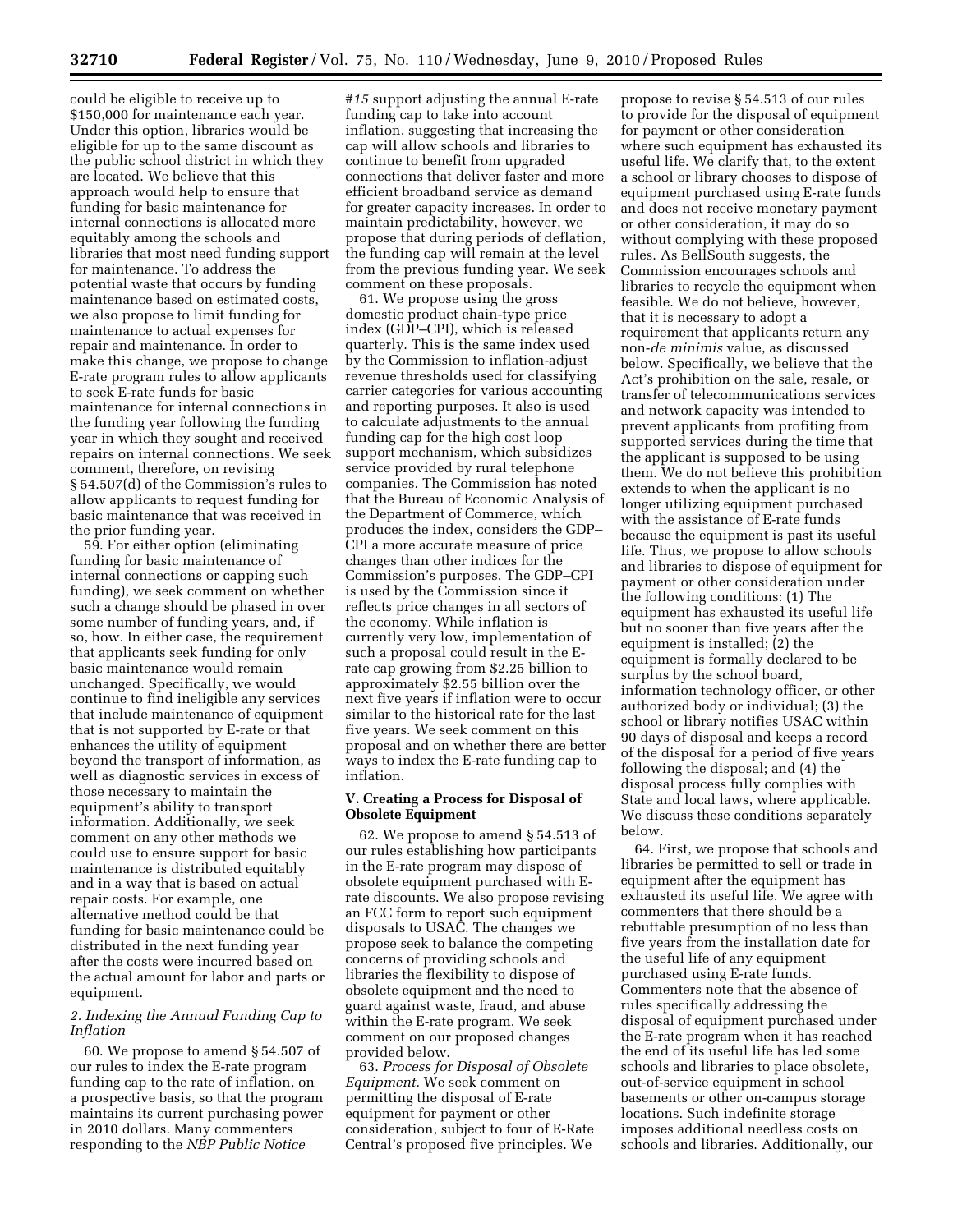silence may have encouraged some schools or libraries to simply throw away unused equipment, even though that same equipment could be put to use by others. We seek comment on permitting the disposal of E-rate equipment for payment or other consideration, subject to certain conditions. Specifically, we seek comment on whether five years is a reasonable minimum time period for retaining equipment components purchased using an E-rate discount. Further, this proposal would count five years from the date of installation. We seek comment on whether that is the appropriate date from which to count five years or whether some other date, such as purchase date, is more appropriate. We note that our proposal would not require schools and libraries to continue using the equipment for five years, but they could not resell or trade it in before five years had passed.

65. Second, we seek comment on the proposal suggested by commenters to require applicants to formally declare that the equipment is surplus. We propose to require that the school board or other authorized body make the formal declaration. We note that E-rate Central proposed that an internal auditor may make the formal declaration. While we do not believe that is typically the function of an internal auditor, we do not preclude schools or libraries from having such a person make the declaration at their discretion. We believe this formal process will prevent applicants from disposing of equipment prematurely. We also propose that the formal declaration be subject to the Commission's document retention rules, as detailed in § 54.516.

66. Third, we propose that schools and libraries notify USAC of the resale or trade of equipment funded via the Erate program within 90 days of its disposal. We also propose that applicants be required to keep a record of the disposal for a period of five years following the disposal. To implement this requirement, we propose to revise the FCC Form 500 (Adjustment to Funding Commitment and Modification to Receipt of Service Confirmation), as discussed below, to require applicants to submit certain information to USAC documenting the resale or trade of their equipment. We seek comment on these proposals.

67. In setting forth these proposed conditions, we do not propose to require the return of any funds that are related to the resale or trade of E-rate equipment. Thus, we do not propose the adoption of E-Rate Central's suggestion that program participants must refund

any non-*de minimis* consideration received due to the disposal of any obsolete equipment to the E-rate program. The value of equipment after five years of purchase in all likelihood would be so small that it would not justify requiring schools to return a portion of the proceeds to USAC. As SECA notes, the administrative and financial burden on USAC and applicants of documenting and processing any such refunds would far outweigh the value of the funds being returned since such refunds would be minimal. Further, requiring applicants to return any funds related to the disposal of E-rate equipment could deter them from disposing unneeded equipment. We seek comment on these proposals.

68. *Revised FCC Form 500.* Currently, to help the Commission track the use of equipment components purchased with E-rate discounts, schools and libraries are required to ''maintain asset and inventory records of equipment purchased as components of supported internal connections services sufficient to verify the actual location of such equipment for a period of five years after purchase.'' Similarly, if a school or library closes and transfers services or equipment components thereof to another school or library, the transferor "must notify [USAC] of the transfer, and both the transferor and recipient must maintain detailed records documenting the transfer and the reason for the transfer for a period of five years.'' Consistent with the Commission's recordkeeping and reporting requirements, we propose to revise the FCC Form 500 to require schools and libraries to report to USAC the disposal of equipment purchased with an E-rate discount for payment or other consideration. Specifically, the revised FCC Form 500 would require a school or library disposing of equipment to report the following information to USAC:

(A) The applicant's name, entity number, address, and telephone number;

(B) The name, address, telephone number, and e-mail address of the applicant's authorized point of contact;

(C) The date of the disposal of obsolete equipment;

(D) The name of each piece of equipment disposed of, including the date of purchase and the funding request number(s) associated with the disposed equipment;

(E) Any payment, trade-in value, or other consideration received for such disposal of equipment;

(F) The name of the entity that paid or otherwise gave the applicant valuable consideration for the equipment;

(G) Formal declaration by the school board or other authorized body or individual that the equipment subject to disposal is surplus; and

(H) Certification that the information provided on the form is true and accurate to the best of the applicant's knowledge, evidenced by the signature of someone authorized to so certify by the applicant and the date.

69. Requiring schools and libraries to submit this information as part of the FCC Form 500 could facilitate our ongoing efforts to mitigate waste, fraud and abuse. Collecting this information would allow USAC and the Commission to better assess how long program participants are using equipment purchased with E-rate discounts prior to disposal of any obsolete equipment, and to track what E-rate program participants do with equipment they no longer use. Moreover, such revision would require limited information, all of which is easy to obtain whenever a school or library seeks to dispose of obsolete equipment. We seek comment on revising the FCC Form 500 and ways in which to further minimize any potential burdens on applicants while guarding against waste, fraud, and abuse in the E-rate program. We also seek comment on the information that we propose to obtain from applicants and whether less or more information would be appropriate.

### **VI. Procedural Matters**

## *A. Initial Regulatory Flexibility Analysis*

70. As required by the Regulatory Flexibility Act (''RFA''), *see* 5 U.S.C. 603, the Commission prepared this Initial Regulatory Flexibility Analysis (''IRFA'') of the possible significant economic impact on small entities by the policies and rules proposed in this Notice of Proposed Rulemaking (NPRM). Written public comments are requested on this IRFA. Comments must be identified as responses to the IRFA and must be filed on or before the dates indicated on the first page of this NPRM. The Commission will send a copy of the NPRM, including the IRFA, to the Chief Counsel for Advocacy of the Small Business Administration. In addition, the Notice and IRFA (or summaries thereof) will be published in the **Federal Register**.

1. Need for, and Objectives of, the Proposed Rules

71. The Commission is required by section 254 of the Communications Act of 1934, as amended, to promulgate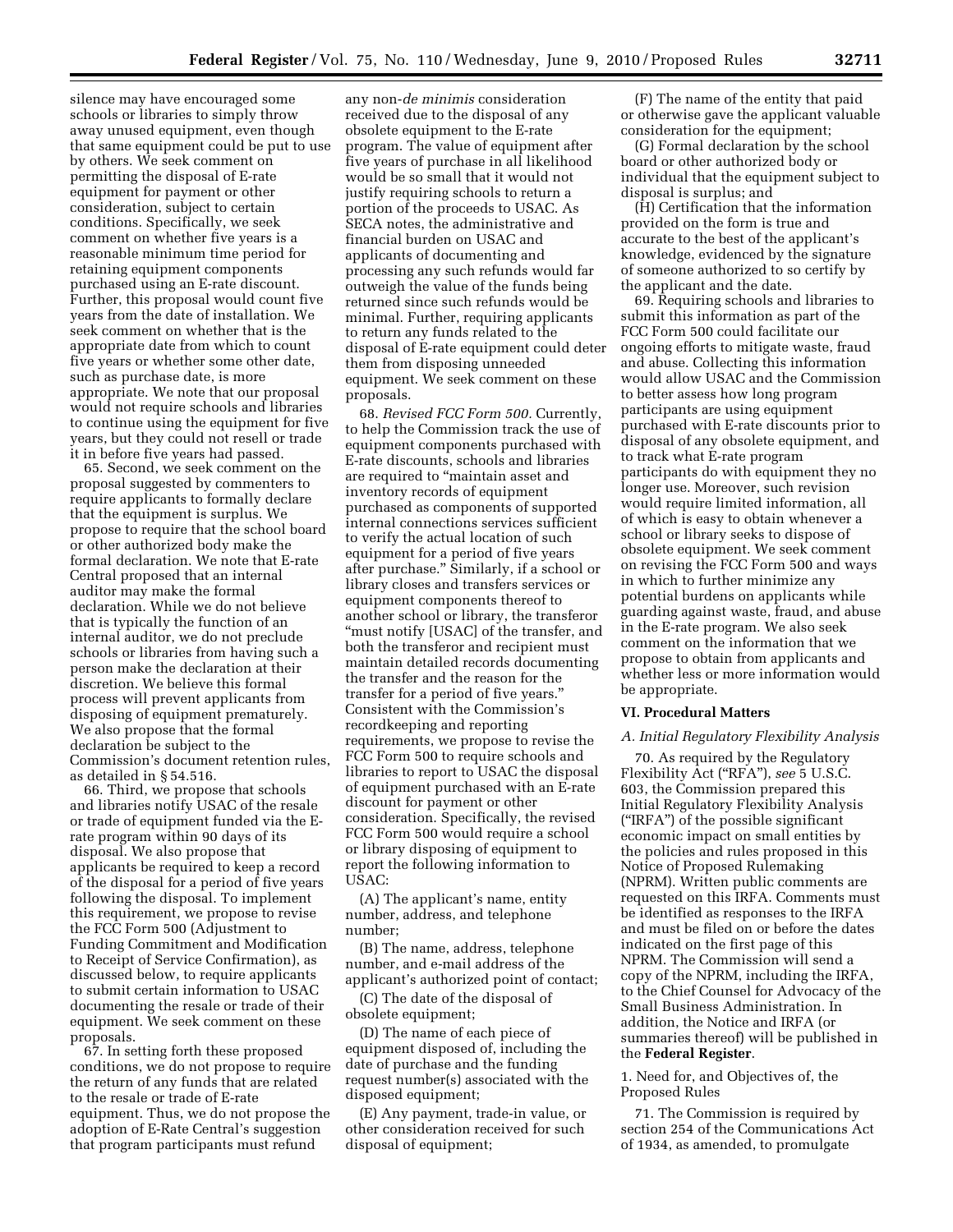rules to implement the universal service provisions of section 254. On May 8, 1997, the Commission adopted rules to reform its system of universal service support mechanisms so that universal service is preserved and advanced as markets move toward competition. Specifically, under the schools and libraries universal service support mechanism, also known as the E-rate program, eligible schools, libraries, and consortia that include eligible schools and libraries may receive discounts for eligible telecommunications services, Internet access, and internal connections.

72. This NPRM is one in a series of rulemaking proceedings designed to implement the National Broadband Plan's (NBP) vision of improving and modernizing the universal service programs. The Joint Statement on Broadband, released with the National Broadband Plan, identifies comprehensive universal service fund (USF) reform as an essential goal for the Federal Communications Commission (Commission). In meeting the objectives set forth in these documents, this NPRM seeks comment on reforms to focus spending on more productive uses that will better serve the current educational needs of schools and libraries, while maintaining the overall size of the E-rate program in relation to the rate of inflation. This NPRM also seeks comment on potential reforms that would eliminate rules that have not effectively served their intended purpose, while continuing to protect against waste, fraud, and abuse.

## 2. Legal Basis

73. The legal basis for the NPRM is contained in sections 1 through 4, 201– 205, 254, 303(r), and 403 of the Communications Act of 1934, as amended by the Telecommunications Act of 1996, 47 U.S.C. 151 through 154, 201 through 205, 254, 303(r), and 403.

3. Description and Estimate of the Number of Small Entities to Which Rules Will Apply

74. The RFA directs agencies to provide a description of and, where feasible, an estimate of the number of small entities that may be affected by the proposed rules, if adopted. The RFA generally defines the term ''small entity'' as having the same meaning as the terms "small business," "small organization," and ''small governmental jurisdiction.'' In addition, the term ''small business'' has the same meaning as the term ''small business concern'' under the Small Business Act. A small business concern is one that: (1) Is independently owned and operated; (2) is not dominant in its

field of operation; and (3) satisfies any additional criteria established by the SBA. Nationwide, there are a total of approximately 29.6 million small businesses, according to the SBA. A ''small organization'' is generally ''any not-for-profit enterprise which is independently owned and operated and is not dominant in its field.'' Nationwide, as of 2002, there were approximately 1.6 million small organizations. The term ''small governmental jurisdiction'' is defined generally as ''governments of cities, towns, townships, villages, school districts, or special districts, with a population of less than fifty thousand.'' Census Bureau data for 2002 indicate that there were 87,525 local governmental jurisdictions in the United States. We estimate that, of this total, 84,377 entities were ''small governmental jurisdictions.'' Thus, we estimate that most governmental jurisdictions are small.

75. Small entities potentially affected by the proposals herein include eligible schools and libraries and the eligible service providers offering them discounted services, including telecommunications service providers, Internet Service Providers (ISPs), and vendors of the services and equipment used for internal connections.

# a. Schools

76. As noted, ''small entity'' includes non-profit and small governmental entities. Under the schools and libraries universal service support mechanism, which provides support for elementary and secondary schools, an elementary school is generally ''a non-profit institutional day or residential school that provides elementary education, as determined under State law.'' A secondary school is generally defined as ''a non-profit institutional day or residential school that provides secondary education, as determined under State law,'' and not offering education beyond grade 12. For-profit schools, and schools and libraries with endowments in excess of \$50,000,000, are not eligible to receive discounts under the program. Certain other restrictive definitions apply as well. The SBA has also defined for-profit, elementary and secondary schools having \$7 million or less in annual receipts as small entities. In funding year 2007, approximately 105,500 schools received funding under the schools and libraries universal service mechanism. Although we are unable to estimate with precision the number of these additional entities that would qualify as small entities under SBA's size standard, we estimate that fewer

than 105,500 such schools might be affected annually by our action, under current operation of the program.

b. Telecommunications Service Providers

77. *Incumbent Local Exchange Carriers (LECs).* Neither the Commission nor the SBA has developed a size standard for small incumbent local exchange services. The closest size standard under SBA rules is for Wired Telecommunications Carriers. Under that size standard, such a business is small if it has 1,500 or fewer employees. According to Commission data, 1,311 incumbent carriers reported that they were engaged in the provision of local exchange services. Of these 1,311 carriers, an estimated 1,024 have 1,500 or fewer employees and 287 have more than 1,500 employees. Thus, under this category and associated small business size standard, we estimate that the majority of entities are small.

78. We have included small incumbent local exchange carriers in this RFA analysis. A ''small business'' under the RFA is one that, *inter alia,*  meets the pertinent small business size standard (*e.g.,* a telephone communications business having 1,500 or fewer employees), and ''is not dominant in its field of operation.'' The SBA's Office of Advocacy contends that, for RFA purposes, small incumbent local exchange carriers are not dominant in their field of operation because any such dominance is not "national" in scope. We have therefore included small incumbent carriers in this RFA analysis, although we emphasize that this RFA action has no effect on the Commission's analyses and determinations in other, non-RFA contexts.

79. *Interexchange Carriers.* Neither the Commission nor the SBA has developed a definition of small entities specifically applicable to providers of interexchange services (IXCs). The closest applicable definition under the SBA rules is for wired telecommunications carriers. This provides that a wired telecommunications carrier is a small entity if it employs no more than 1,500 employees. According to the Commission's *2008 Trends Report,* 300 companies reported that they were engaged in the provision of interexchange services. Of these 300 IXCs, an estimated 268 have 1,500 or fewer employees and 32 have more than 1,500 employees. Consequently, the Commission estimates that most providers of interexchange services are small businesses.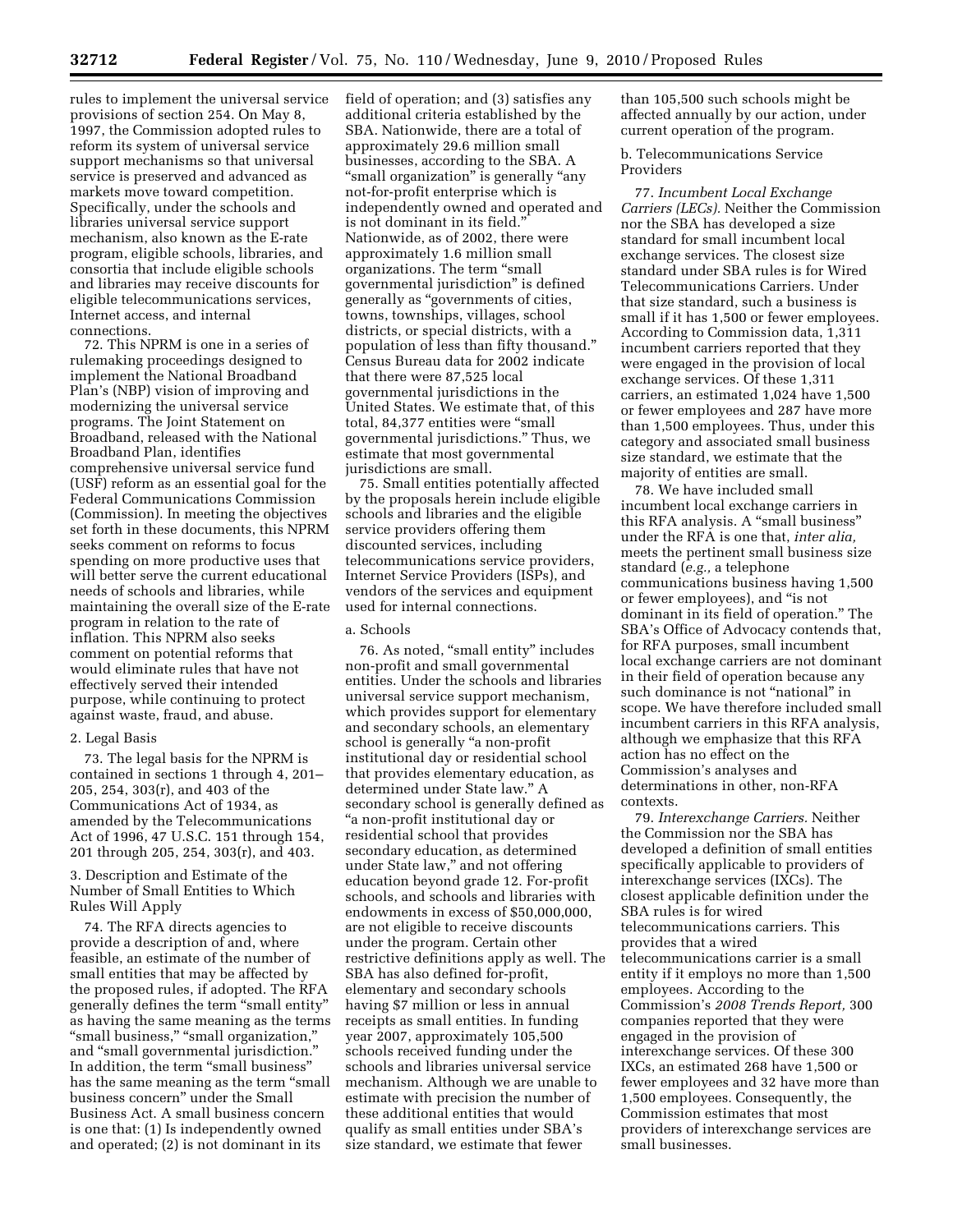80. *Competitive Access Providers.*  Neither the Commission nor the SBA has developed a definition of small entities specifically applicable to competitive access services providers (CAPs). The closest applicable definition under the SBA rules is for wired telecommunications carriers. This provides that a wired telecommunications carrier is a small entity if it employs no more than 1,500 employees. According to the *2008 Trends Report,* 1,005 CAPs and competitive local exchange carriers (competitive LECs) reported that they were engaged in the provision of competitive local exchange services. Of these 1,005 CAPs and competitive LECs, an estimated 918 have 1,500 or fewer employees and 87 have more than 1,500 employees. Consequently, the Commission estimates that most providers of competitive exchange services are small businesses.

81. *Wireless Telecommunications Carriers (except Satellite).* Since 2007, the Census Bureau has placed wireless firms within this new, broad, economic census category. Prior to that time, such firms were within the now-superseded categories of ''Paging'' and ''Cellular and Other Wireless Telecommunications.'' Under the present and prior categories, the SBA has deemed a wireless business to be small if it has 1,500 or fewer employees. Because Census Bureau data are not yet available for the new category, we will estimate small business prevalence using the prior categories and associated data. For the category of Paging, data for 2002 show that there were 807 firms that operated for the entire year. Of this total, 804 firms had employment of 999 or fewer employees, and three firms had employment of 1,000 employees or more. For the category of Cellular and Other Wireless Telecommunications, data for 2002 show that there were 1,397 firms that operated for the entire year. Of this total, 1,378 firms had employment of 999 or fewer employees, and 19 firms had employment of 1,000 employees or more. Thus, we estimate that the majority of wireless firms are small.

82. *Wireless Telephony.* Wireless telephony includes cellular, personal communications services, and specialized mobile radio telephony carriers. As noted, the SBA has developed a small business size standard for Wireless Telecommunications Carriers (except Satellite). Under the SBA small business size standard, a business is small if it has 1,500 or fewer employees. According to the *2008 Trends Report,*  434 carriers reported that they were

engaged in wireless telephony. Of these, an estimated 222 have 1,500 or fewer employees and 212 have more than 1,500 employees. We have estimated that 222 of these are small under the SBA small business size standard.

83. *Common Carrier Paging.* As noted, since 2007 the Census Bureau has placed paging providers within the broad economic census category of Wireless Telecommunications Carriers (except Satellite). Prior to that time, such firms were within the nowsuperseded category of "Paging." Under the present and prior categories, the SBA has deemed a wireless business to be small if it has 1,500 or fewer employees. Because Census Bureau data are not yet available for the new category, we will estimate small business prevalence using the prior category and associated data. The data for 2002 show that there were 807 firms that operated for the entire year. Of this total, 804 firms had employment of 999 or fewer employees, and three firms had employment of 1,000 employees or more. Thus, we estimate that the majority of paging firms are small.

84. In addition, in the *Paging Second Report and Order,* the Commission adopted a size standard for ''small businesses'' for purposes of determining their eligibility for special provisions such as bidding credits and installment payments. A small business is an entity that, together with its affiliates and controlling principals, has average gross revenues not exceeding \$15 million for the preceding three years. The SBA has approved this definition. An initial auction of Metropolitan Economic Area (''MEA'') licenses was conducted in the year 2000. Of the 2,499 licenses auctioned, 985 were sold. Fifty-seven companies claiming small business status won 440 licenses. A subsequent auction of MEA and Economic Area (''EA'') licenses was held in the year 2001. Of the 15,514 licenses auctioned, 5,323 were sold. One hundred thirtytwo companies claiming small business status purchased 3,724 licenses. A third auction, consisting of 8,874 licenses in each of 175 EAs and 1,328 licenses in all but three of the 51 MEAs, was held in 2003. Seventy-seven bidders claiming small or very small business status won 2,093 licenses.

85. Currently, there are approximately 74,000 Common Carrier Paging licenses. According to the most recent *Trends in Telephone Service,* 281 carriers reported that they were engaged in the provision of ''paging and messaging'' services. Of these, an estimated 279 have 1,500 or fewer employees and two have more than 1,500 employees. We estimate that the majority of common carrier paging

providers would qualify as small entities under the SBA definition.

## c. Internet Service Providers

86. The 2007 Economic Census places these firms, whose services might include voice over Internet protocol (VoIP), in either of two categories, depending on whether the service is provided over the provider's own telecommunications facilities (*e.g.,* cable and DSL ISPs), or over client-supplied telecommunications connections (*e.g.,*  dial-up ISPs). The former are within the category of Wired Telecommunications Carriers, which has an SBA small business size standard of 1,500 or fewer employees. The latter are within the category of All Other Telecommunications, which has a size standard of annual receipts of \$25 million or less. The most current Census Bureau data for all such firms, however, are the 2002 data for the previous census category called Internet Service Providers. That category had a small business size standard of \$21 million or less in annual receipts, which was revised in late 2005 to \$23 million. The 2002 data show that there were 2,529 such firms that operated for the entire year. Of those, 2,437 firms had annual receipts of under \$10 million, and an additional 47 firms had receipts of between \$10 million and \$24,999,999. Consequently, we estimate that the majority of ISP firms are small entities.

## d. Vendors of Internal Connections

87. *Telephone Apparatus Manufacturing.* The Census Bureau defines this category as follows: ''This industry comprises establishments primarily engaged in manufacturing wire telephone and data communications equipment. These products may be standalone or boardlevel components of a larger system. Examples of products made by these establishments are central office switching equipment, cordless telephones (except cellular), PBX equipment, telephones, telephone answering machines, LAN modems, multi-user modems, and other data communications equipment, such as bridges, routers, and gateways.'' The SBA has developed a small business size standard for Telephone Apparatus Manufacturing, which is: All such firms having 1,000 or fewer employees. According to Census Bureau data for 2002, there were a total of 518 establishments in this category that operated for the entire year. Of this total, 511 had employment of under 1,000, and an additional 7 had employment of 1,000 to 2,499. Thus,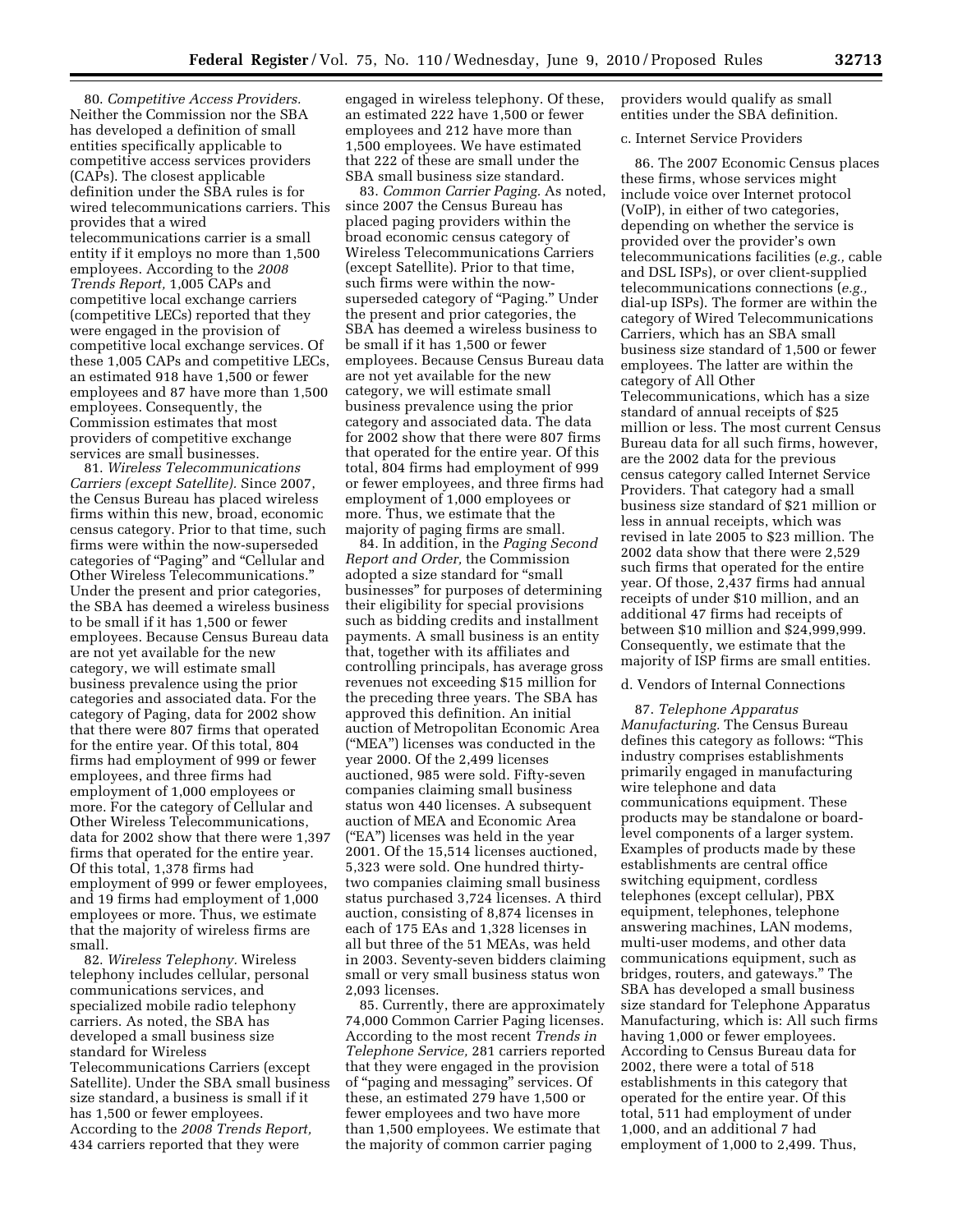under this size standard, the majority of firms can be considered small.

88. *Radio and Television Broadcasting and Wireless Communications Equipment Manufacturing.* The Census Bureau defines this category as follows: ''This industry comprises establishments primarily engaged in manufacturing radio and television broadcast and wireless communications equipment. Examples of products made by these establishments are: Transmitting and receiving antennas, cable television equipment, GPS equipment, pagers, cellular phones, mobile communications equipment, and radio and television studio and broadcasting equipment.'' The SBA has developed a small business size standard for firms in this category, which is: All such firms having 750 or fewer employees. According to Census Bureau data for 2002, there were a total of 1,041 establishments in this category that operated for the entire year. Of this total, 1,010 had employment of under 500, and an additional 13 had employment of 500 to 999. Thus, under this size standard, the majority of firms can be considered small.

89. *Other Communications Equipment Manufacturing.* The Census Bureau defines this category as follows: ''This industry comprises establishments primarily engaged in manufacturing communications equipment (except telephone apparatus, and radio and television broadcast, and wireless communications equipment).'' The SBA has developed a small business size standard for Other Communications Equipment Manufacturing, which is: all such firms having 750 or fewer employees. According to Census Bureau data for 2002, there were a total of 503 establishments in this category that operated for the entire year. Of this total, 493 had employment of under 500, and an additional 7 had employment of 500 to 999. Thus, under this size standard, the majority of firms can be considered small.

4. Description of Projected Reporting, Recordkeeping, and Other Compliance Requirements

90. The specific proposals under consideration in the NPRM would not, if adopted, result in additional recordkeeping requirements for small businesses.

5. Steps Taken To Minimize Significant Economic Impact on Small Entities, and Significant Alternatives Considered

91. The RFA requires an agency to describe any significant alternatives that it has considered in reaching its

proposed approach, which may include the following four alternatives (among others): (1) The establishment of differing compliance and reporting requirements or timetables that take into account the resources available to small entities; (2) the clarification, consolidation, or simplification of compliance or reporting requirements under the rule for small entities; (3) the use of performance, rather than design, standards; and (4) an exemption from coverage of the rule, or part thereof, for small entities.

92. In this NPRM, we seek comment on a package of potential reforms to the E-rate program that can be implemented in funding year 2011 (July 1, 2011–June 30, 2012). We seek to improve and modernize the program by streamlining the E-rate application process, providing greater flexibility to choose the most cost-effective and educationally useful broadband services, and expanding the reach of broadband to the classroom. More particularly, these proposed reforms include: improving and simplifying the current E-rate application process; codifying the requirement that competitive bidding processes be "fair and open"; simplifying the way schools calculate their discounts; conforming the E-rate definition of "rural" to the Department of Education's definition; allowing greater flexibility in the use of wireless Internet access for educational purposes away from school grounds; allowing recipients the option of leasing low-cost fiber; expanding the reach of broadband in residential schools that serve populations facing unique challenges; creating a predictable funding mechanism that would provide a per student amount for internal connections each year, while eliminating support for basic maintenance of internal connections; indexing the current \$2.25 billion cap on E-rate disbursements to inflation; and creating a process for schools and libraries to dispose of obsolete equipment.

93. As note, we believe the proposals and options being put out for comment will not have a significant economic impact on small entities under the Erate program. Indeed the proposals and options will benefit small entities by simplifying the application process, eliminating burdensome restrictions on the purchase of certain broadband technologies, creating a more stable and predictable funding pool, and allowing more applicants to receive program funding, while ensuring that the amount of funding available keeps pace with the rate of inflation. Because this NPRM does not propose additional regulation for service providers and equipment

vendors, these small entities will experience no significant additional burden. We nonetheless invite commenters, in responding to the questions posed and tentative conclusions in the NPRM, to discuss any economic impact that such changes may have on small entities, and possible alternatives.

6. Federal Rules That May Duplicate, Overlap, or Conflict With the Proposed Rules

# 94. None.

## *B. Paperwork Reduction Act Analysis*

95. This document contains proposed modified information collection requirements. The Commission, as part of its continuing effort to reduce paperwork burdens, invites the general public and the Office of Management and Budget (OMB) to comment on the information collection requirements contained in this document, as required by the Paperwork Reduction Act of 1995, Public Law 104–13. In addition, pursuant to the Small Business Paperwork Relief Act of 2002, Public Law 107–198, *see* 44 U.S.C. 3506(c)(4), we seek specific comment on how we might further reduce the ''information collection burden for small business concerns with fewer than 25 employees.''

# *C. Ex Parte Presentations*

96. These matters shall be treated as a ''permit-but-disclose'' proceeding in accordance with the Commission's *ex parte* rules. Persons making oral *ex parte* presentations are reminded that memoranda summarizing the presentations must contain summaries of the substance of the presentations and not merely a listing of the subjects discussed. More than a one or two sentence description of the views and arguments presented is generally required. Other requirements pertaining to oral and written presentations are set forth in § 1.1206(b) of the Commission's rules.

## **List of Subjects in 47 CFR Part 54**

Communications common carriers, Health facilities, Infants and children, Libraries, Reporting and recordkeeping requirements, Schools,

Telecommunications, Telephone.

# Federal Communications Commission. **Marlene H. Dortch,**

*Secretary.* 

#### *Proposed Rules*

For the reasons discussed in the preamble, the Federal Communications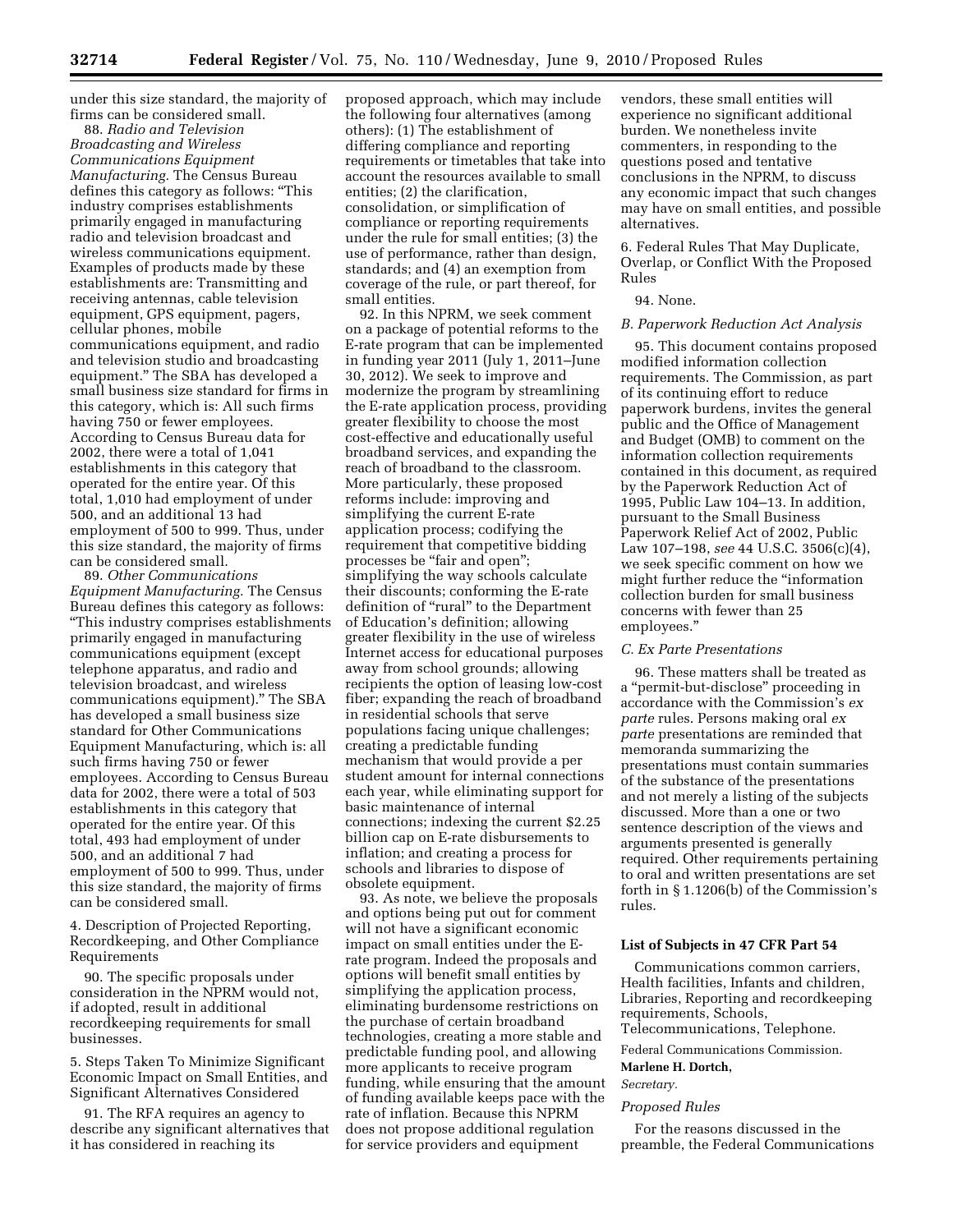Commission proposes to amend 47 CFR part 54 as follows:

# **PART 54—UNIVERSAL SERVICE**

1. The authority citation continues to read as follows:

**Authority:** 47 U.S.C. 151, 154(i), 201, 205, 214, and 254 unless otherwise noted.

2. Section 54.5 is amended by revising the definition for ''Rural area'' to read as follows:

# **§ 54.5 Terms and definitions.**

\* \* \* \* \* *Rural area.* For purposes of the rural health care universal service support mechanism, a "rural area" is an area that is entirely outside of a Core Based Statistical Area; is within a Core Based Statistical Area that does not have any Urban Area with a population of 25,000 or greater; or is in a Core Based Statistical Area that contains an Urban Area with a population of 25,000 or greater, but is within a specific census tract that itself does not contain any part of a Place or Urban Area with a population of greater than 25,000. ''Core Based Statistical Area'' and ''Urban Area'' are as defined by the Census Bureau and "Place" is as identified by the Census Bureau.

\* \* \* \* \* 3. Section 54.500 is revised to read as follows:

#### **§ 54.500 Terms and definitions.**

(a) *Applicant.* For purposes of this subpart, an "applicant" is an eligible school or library, or a consortium that includes an eligible school or library.

(b) *Billed entity*. A "billed entity" is the entity that remits payment to service providers for services rendered to eligible schools and libraries.

(c) *Educational purposes.* For purposes of this subpart, activities that are integral, immediate, and proximate to the education of students, or in the case of libraries, integral, immediate and proximate to the provision of library services to library patrons, qualify as "educational purposes." Activities that occur on library or school property are presumed to be integral, immediate, and proximate to the education of students or the provision of library services to library patrons.

(d) *Elementary school.* An "elementary school" is a non-profit institutional day or residential school, including a public elementary charter school, that provides elementary education, as determined under State law.

(e) *Internal connections.* For purposes of this subpart, a service is eligible for support as a component of an

institution's "internal connections" if such service is necessary to transport information within one or more instructional buildings of a single school campus or within one or more non-administrative buildings that comprise a single library branch.

(f) *Library.* A ''library'' includes:

- (1) A public library;
- (2) A public elementary school or secondary school library;
- (3) An academic library;

(4) A research library, which for the purpose of this section means a library that:

(i) Makes publicly available library services and materials suitable for scholarly research and not otherwise available to the public; and

(ii) Is not an integral part of an institution of higher education; and

(5) A private library, but only if the State in which such private library is located determines that the library should be considered a library for the purposes of this definition.

(g) *Library consortium.* A ''library consortium'' is any local, statewide, regional, or interstate cooperative association of libraries that provides for the systematic and effective coordination of the resources of schools, public, academic, and special libraries and information centers, for improving services to the clientele of such libraries. For the purposes of these rules, references to library will also refer to library consortium.

(h) *Lowest corresponding price.*  "Lowest corresponding price" is the lowest price that a service provider charges to non-residential customers who are similarly situated to a particular school, library, or library consortium for similar services.

(i) *Master contract.* A ''master contract'' is a contract negotiated with a service provider by a third party, the terms and conditions of which are then made available to an eligible school, library, rural health care provider, or consortium that purchases directly from the service provider.

(j) *Minor contract modification.* A "minor contract modification" is a change to a universal service contract that is within the scope of the original contract and has no effect or merely a negligible effect on price, quantity, quality, or delivery under the original contract.

(k) *National school lunch program.*  The "national school lunch program" is a program administered by the U.S. Department of Agriculture and State agencies that provides free or reduced price lunches to economically disadvantaged children. A child whose family income is between 130 percent

and 185 percent of applicable family size income levels contained in the nonfarm poverty guidelines prescribed by the Office of Management and Budget is eligible for a reduced price lunch. A child whose family income is 130 percent or less of applicable family size income levels contained in the nonfarm income poverty guidelines prescribed by the Office of Management and Budget is eligible for a free lunch.

(l) *Pre-discount price.* The ''prediscount price'' means, in this subpart, the price the service provider agrees to accept as total payment for its telecommunications or information services. This amount is the sum of the amount the service provider expects to receive from the eligible school or library and the amount it expects to receive as reimbursement from the universal service support mechanisms for the discounts provided under this subpart.

(m) *Priority one services.* For purposes of this subpart, ''priority one services'' are telecommunications services, Internet access, and information services as designated annually by the Commission in the Eligible Services List.

(n) *Priority two services.* For purposes of this subpart, ''priority two services'' are internal connections, as designated annually by the Commission in the Eligible Services List.

(o) *Rural area.* For purposes of this subpart, a "rural area" is within a territory whose locale code is classified as either rural-fringe, rural-distant, or rural-remote by the U.S. Department of Education's National Center for Education Statistics.

(p) *Secondary school.* A ''secondary school'' is a non-profit institutional day or residential school that provides secondary education, as determined under State law. A secondary school does not offer education beyond grade 12.

(q) *State telecommunications network.* A ''State telecommunications network'' is a State government entity that procures, among other things, telecommunications offerings from multiple service providers and bundles such offerings into packages available to schools, libraries, or rural health care providers that are eligible for universal service support, or a State government entity that provides, using its own facilities, such telecommunications offerings to such schools, libraries, and rural health care providers.

4. Section 54.501 is amended by revising paragraph (a) to read as follows: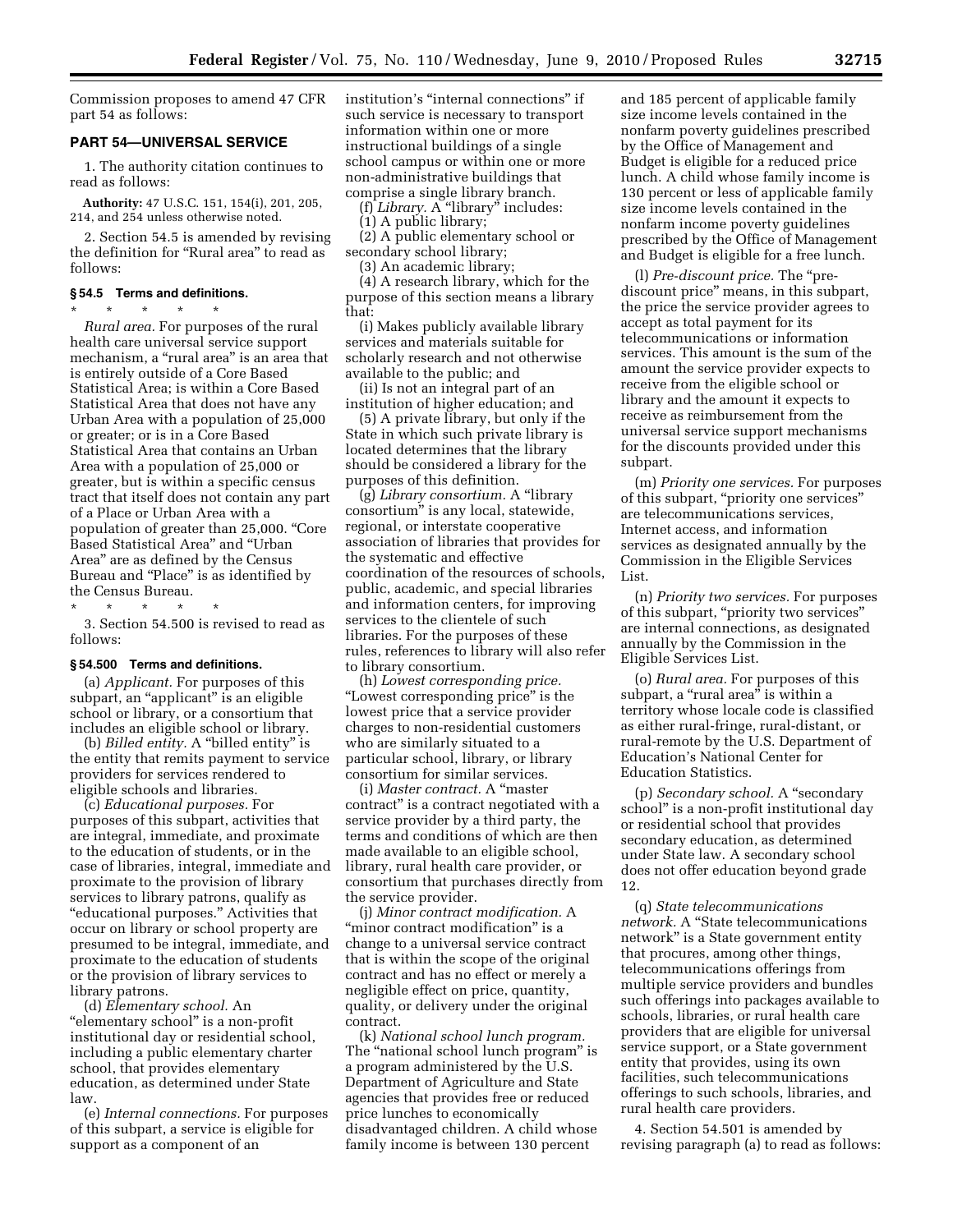## **§ 54.501 Eligibility for service provided by telecommunications carriers.**

(a) Telecommunications carriers shall be eligible for universal service support under this subpart for providing supported services to eligible applicants.

\* \* \* \* \* 5. Revise *§* 54.502 is to read as follows:

#### **§ 54.502 Supported services.**

(a) *Telecommunications services.* For purposes of this subpart, supported telecommunications services provided by telecommunications carriers include all commercially available telecommunications services in addition to all reasonable charges that are incurred by taking such services, such as State and Federal taxes. Charges for termination liability, penalty surcharges, and other charges not included in the cost of taking such service shall not be covered by the universal service support mechanisms. Supported telecommunications services are designated annually in the Eligible Services List by the Commission in accordance with § 54.503 of the Commission's rules.

(b) *Internet access and information services.* For purposes of this subpart, supported Internet access and information services include basic conduit access to the Internet and the services defined in § 54.5 of the Commission's rules as Internet access. Supported Internet access and information services are designated annually by the Commission in the Eligible Services List in accordance with § 54.503 of the Commission's rules.

(c) *Internal connections.* For purposes of this subpart, supported internal connections are defined in § 54.500(e) as eligible services. Discounts are not available for internal connections in non-instructional buildings of a school or school district, or in administrative buildings of a library, to the extent that a library system has separate administrative buildings, unless those internal connections are essential for the effective transport of information to an instructional building of a school or to a non-administrative building of a library. Internal connections do not include connections that extend beyond a single school campus or single library branch. There is a rebuttable presumption that a connection does not constitute an internal connection if it crosses a public right-of-way. Supported internal connections are defined and listed in the Eligible Services List as updated annually in accordance with § 54.503 of the Commission's rules.

(d) Non-telecommunications carriers shall be eligible for universal service support under this subpart for providing the supported services described in paragraph (b) and (c) of this section for eligible schools, libraries, and consortia including those entities. Such services provided by non-telecommunications carriers shall be subject to all the provisions of this subpart, except §§ 54.501(a), 54.502(a), and 54.515.

6. § 54.504 [Amended]

a. Remove paragraphs (a) and (b); b. Redesignate paragraph (c) as paragraph (a);

c. Redesignate paragraphs (d), (e), (f), (g), and (h) as paragraphs (b), (c), (d), (e), and (f);

d. Revise newly designated paragraphs (a) introductory text, (a)(1) introductory text,  $(a)(1)(iv)$ ,  $(a)(1)(v)$ ,  $(a)(1)(vii), (a)(1)(xi), (e)$  introductory text, (e)(1), and (e)(2).

The revisions read as follows:

#### **§ 54.504 Requests for services.**

(a) *Filing of FCC Form 471.* An applicant seeking to receive discounts for eligible services as designated by the Commission on the eligible services list under this subpart shall, upon signing a contract for eligible services, submit a completed FCC Form 471 to the Administrator. A commitment of support is contingent upon the filing of FCC Form 471.

(1) The FCC Form 471 shall be signed by the person authorized to order telecommunications services for the applicant and shall include that person's certification under oath that: \* \* \* \* \*

(iv) All of the schools and libraries listed on the FCC Form 471 application are:

(A) Covered by an individual or higher-level technology plan for using the services requested in the application that meets the requirements of § 54.508 of the Commission's rules;

(B) Are not covered by a technology plan because the application requests only eligible priority one services as defined in § 54.500(1) and the applicant is subject to State or local technology planning requirements; or

(C) Are not covered by a technology plan because the application requests only basic telecommunications services.

(v) The applicant's technology plan(s) has/have been/will be approved by a State or other authorized body consistent with § 54.508 of this subpart. \* \* \* \* \*

(vii) The services the applicant purchases at discounts will be used solely for educational purposes and will not be sold, resold, or transferred in

consideration for money or any other thing of value. Services that the applicant purchases at discounts are not deemed sold, resold, or transferred in consideration for money or any other thing of value if disposed pursuant to § 54.513.

\* \* \* \* \*

(xi) All bids submitted to an applicant seeking eligible services were carefully considered and the most cost-effective bid was selected in accordance with § 54.510 of this subpart, with price being the primary factor considered, and is the most cost-effective means of meeting educational needs and technology plan goals.

\* \* \* \* \*

(e) Rate disputes. If they reasonably believe that the lowest corresponding price is unfairly high or low, applicants may have recourse to the Commission, regarding interstate rates, and to State commissions, regarding intrastate rates.

(1) Applicants may request lower rates if the rate offered by the carrier does not represent the lowest corresponding price.

(2) Service providers may request higher rates if they can show that the lowest corresponding price is not compensatory, because the relevant applicant is not similarly situated to and subscribing to a similar set of services to the customer paying the lowest corresponding price.

7. Section 54.505 is amended by revising paragraph (b) introductory text,  $(b)(3)(i)$ ,  $(b)(3)(ii)$ , and  $(b)(4)$  to read as follows:

## **§ 54.505 Discounts.**

\* \* \* \* \*

\* \* \* \* \* (b) *Discount percentages.* The discounts available to eligible schools and libraries shall range from 20 percent to 90 percent of the pre-discount price for eligible services as designated by the Commission. The discounts available to a particular applicant shall be determined by indicators of poverty and high cost.

- \* \* \* \* \*
- (3) \* \* \*

(i) Schools and libraries whose locale code is city, suburb, town-fringe, or rural-fringe, as measured by the U.S. Department of Education's National Center for Education Statistics, shall be designated as urban.

(ii) Schools and libraries whose locale code is town-distant, town-remote, rural-distant, or rural-remote, as measured by the U.S. Department of Education's National Center for Education Statistics, shall be designated as rural.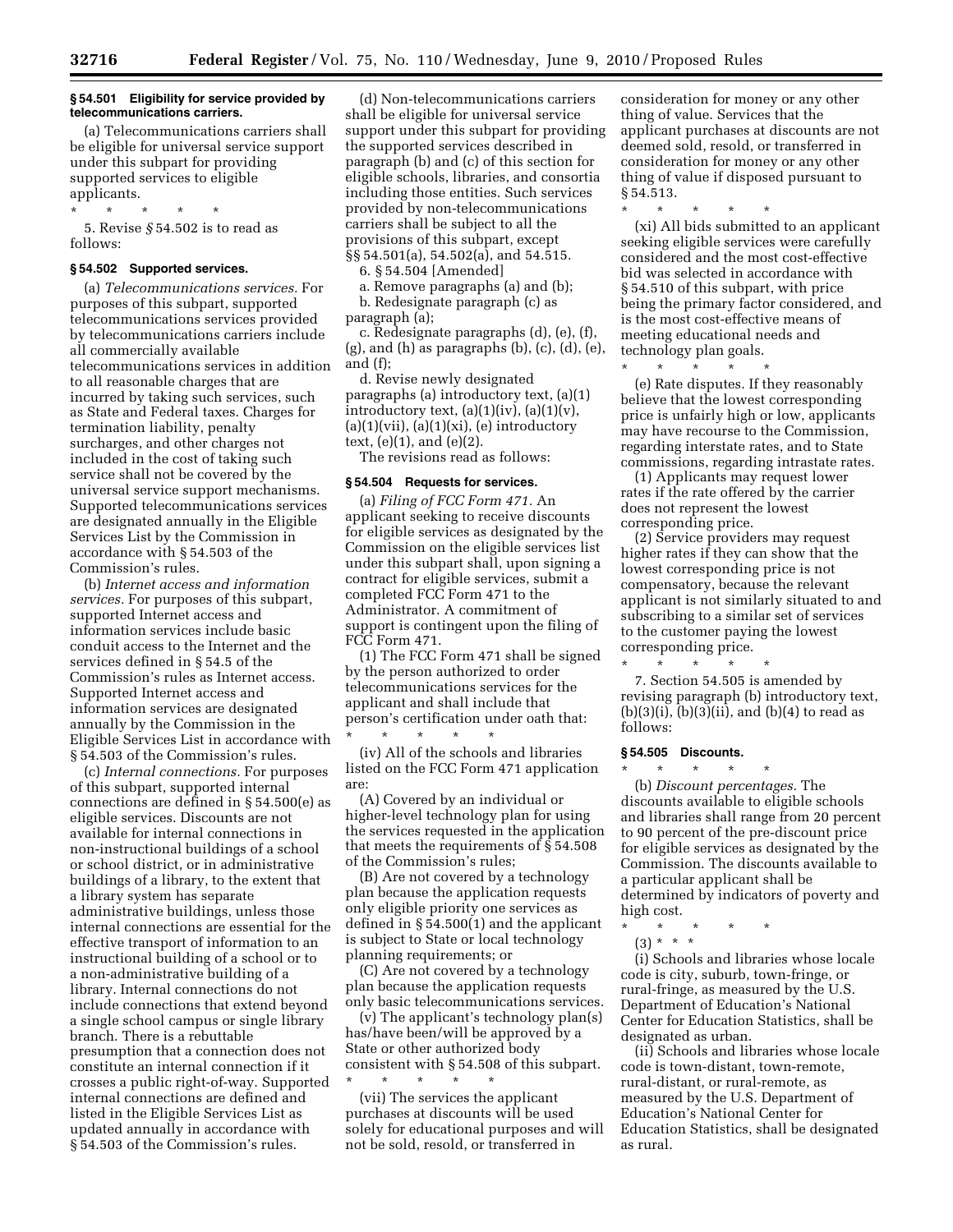(4) Applicants shall calculate discounts on supported services described in § 54.502 or other supported special services described in § 54.503 by first calculating a single discount percentage rate for the entire school district by dividing the total number of students eligible for the National School Lunch Program or other alternative eligible mechanism by the total number of students in the district. Applicants shall then compare that single figure against the discount matrix to determine the school district's discount for priority one and priority two services. All schools and libraries within that school district shall receive the same discount rate.

\* \* \* \* \*

8. Section 54.507 is amended by revising paragraphs (a), (c), and (d) introductory text, to read as follows:

# **§ 54.507 Cap.**

(a) *Amount of the annual cap.* The annual funding cap on Federal universal service support for schools and libraries shall be \$2.25 billion in funding year 2010. In funding year 2011 and subsequent funding years, the funding cap shall be automatically increased annually to take into account increases in the rate of inflation as calculated in (a)(1) of this section. All funds collected that are unused shall be carried forward into subsequent funding years for use in the schools and libraries support mechanism in accordance with the public interest and notwithstanding the annual cap.

(1) *Increase Calculation.* To measure increases in the rate of inflation for annual automatic increase purposes, the Commission shall use the Gross Domestic Product Chain-type Price Index (GDP–CPI). To compute the annual increase, the average of the GDP–CPI for four quarters shall be calculated by adding the four GDP–CPI quarters and dividing the sum by 4. The increase shall be rounded to the nearest 0.1 percent by rounding 0.05 percent and above to the next higher 0.1 percent and otherwise rounding to the next lower 0.1 percent. This percentage increase shall be applied to the amount of the annual funding cap from the previous funding year. If the yearly average GDP–CPI decreases or stays the same, the annual funding cap shall remain the same as the previous year.

(2) *Public Notice.* When the calculation of the yearly average GDP– CPI is determined, the Commission shall publish a Public Notice in the **Federal Register** within 60 days announcing any increase of the annual funding cap based on the rate of inflation.

\* \* \* \* \* (c) *Requests.* Funds shall be available to fund discounts for applicants on a first-come-first-served basis, with requests accepted beginning on the first of July prior to each funding year. The Administrator shall maintain on the Administrator's Web site a running tally of the funds already committed for the existing funding year. The Administrator shall implement an initial filing period that treats all applicants filing within that period as if their applications were simultaneously received. The initial filing period shall begin on the date that the Administrator begins to receive applications for support, and shall conclude on a date to be determined by the Administrator. The Administrator may implement such additional filing periods as it deems necessary.

(d) *Annual filing requirement.*  Applicants shall file new funding requests for each funding year no sooner than the July 1 prior to the start of that funding year. Applicants must use recurring services for which discounts have been committed by the Administrator within the funding year for which the discounts were sought. The deadline for implementation of non-recurring services will be September 30 following the close of the funding year. An applicant may request and receive from the Administrator an extension of the implementation deadline for non-recurring services if it satisfies one of the following criteria: \* \* \* \* \*

9. Revise § 54.508 to read as follows:

# **§ 54.508 Technology plans.**

(a) *When plan is necessary and content.* Applicants seeking only basic telecommunications services do not need to develop a technology plan when requesting schools and libraries universal service support. Applicants must develop a technology plan when requesting schools and libraries universal service support;

(1) For eligible priority one services if they are not subject to State or local technology planning requirements and;

(2) For eligible priority two services. Applicants must document the date on which the technology plan was created. The technology plan must comply with State and local technology planning requirements or meet the standards established by the U.S. Department of Education's Enhancing Education through Technology, 20 U.S.C. 6764, or the U.S. Institute for Museum and Library Services. The technology plan must include the following elements:

(b) *Approval.* Applicants required to prepare technology plans under this subpart must have such plan(s) approved. An applicant that has developed a technology plan approved by the State, the U.S. Department of Education's Enhancing Education through Technology, or the U.S. Institute for Museum and Library Services has an approved plan for purposes of the universal service program. Other applicants must obtain approval from either the Administrator or an independent entity approved by the Commission or certified by the Administrator as qualified to provide such approval. All parties who will provide such approval must apply the standards set forth in paragraph (a) of this section.

(c) *Timing of certification.* Applicants must certify on the FCC Form 471 that they have prepared a technology plan, if required. Applicants must also confirm in FCC Form 486 that their technology plan was approved before they began receiving services pursuant to it.

# 10. Add § 54.510 to read as follows:

### **§ 54.510 Competitive bidding requirements.**

(a) All entities participating in the schools and libraries universal service support program must conduct a fair and open competitive bidding process, consistent with all requirements set forth in this subpart.

(b) *Competitive bid requirements.* An applicant shall:

(1) Seek competitive bids for all eligible priority one services in accordance with State or local procurement requirements. If requested by the Administrator, each applicant bears the burden of demonstrating compliance with State or local procurement requirements. Unless there is an existing contract signed on or before July 10, 1997, pursuant to § 54.511(c), an applicant that is not subject to State or local procurement requirements shall follow the FCC Form 470 posting requirements as set forth in paragraph (c) of this section to meet the competitive bidding requirements.

(2) Seek competitive bids for all eligible priority two services pursuant to the requirements established in this subpart, except as provided in § 54.511(c). These competitive bid requirements apply in addition to State and local competitive bid requirements and are not intended to preempt such State and local requirements.

(c) *Posting of FCC Form 470.* (1) An applicant seeking to receive discounts for eligible internal connections products and services under this subpart shall post an FCC Form 470 to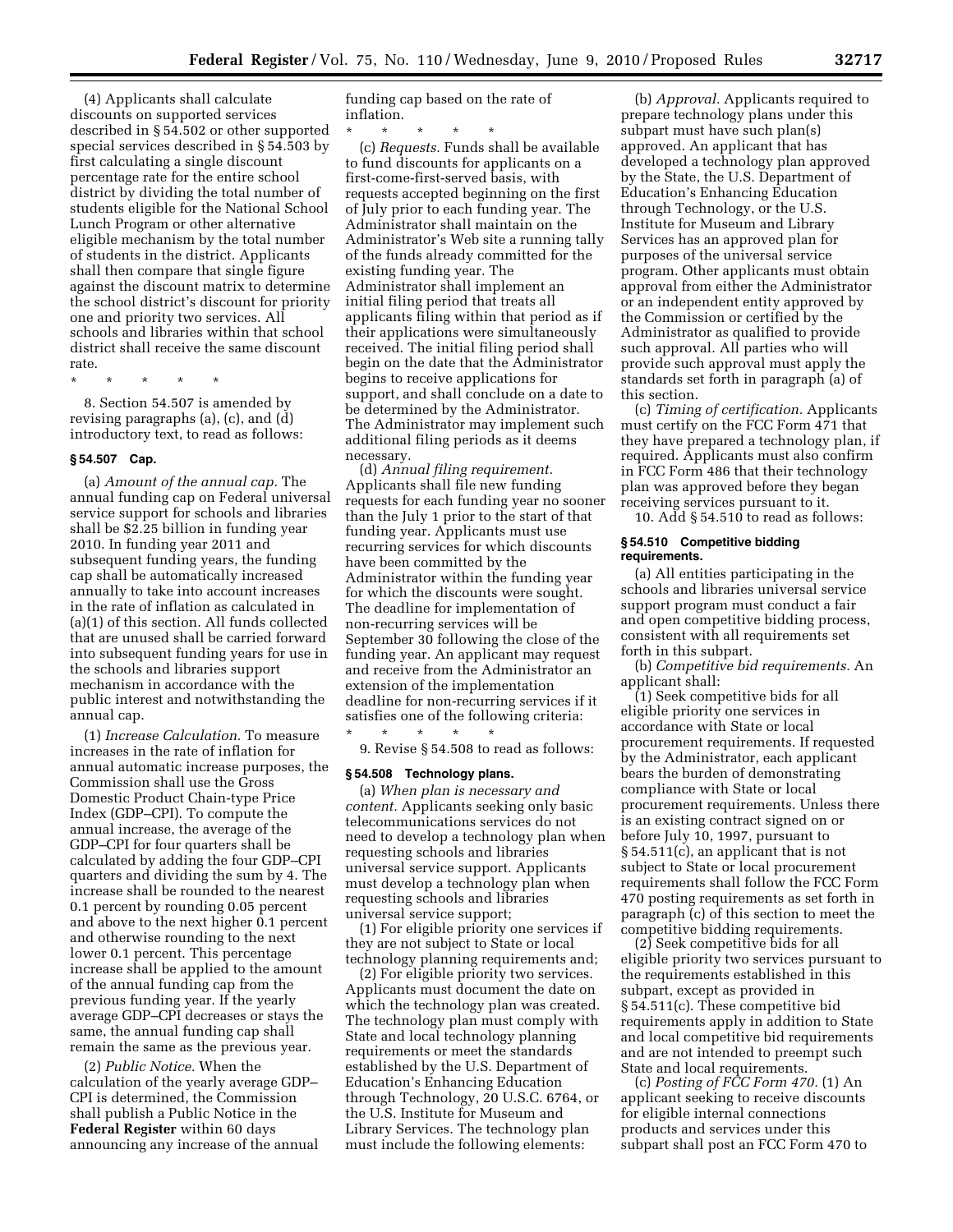initiate the competitive bidding process. An eligible applicant that is not subject to State or local procurement requirements and that is seeking to receive for eligible priority one service shall post an FCC Form 470 to initiate the competitive bidding process. The FCC Form 470 and any request for proposal cited in the FCC Form 470 should include:

(i) A list of specified services for which the applicant anticipates they are likely to seek discounts; and

(ii) Sufficient information to enable bidders to reasonably determine the needs of the applicant.

(2) The FCC Form 470 shall be signed by the person authorized to order eligible services for the eligible applicant and shall include that person's certification under oath that:

(i) The schools meet the statutory definition of elementary and secondary schools found under section 254(h) of the Act, as amended in the No Child Left Behind Act of 2001, *20 U.S.C. 7801(18)* and *(38),* do not operate as forprofit businesses, and do not have endowments exceeding \$50 million;

(ii) The libraries or library consortia eligible for assistance from a State library administrative agency under the Library Services and Technology Act of 1996 do not operate as for-profit businesses and whose budgets are completely separate from any school (including, but not limited to, elementary and secondary schools, colleges, and universities).

(iii) All of the individual schools, libraries, and library consortia receiving eligible services are covered by:

(A) Individual technology plans for using the internal connections products or services requested in the application that meets the requirements of § 54.508; or

(B) No technology plan is required by the Commission's rules.

(iv) The technology plan(s) has/have been/will be approved consistent with § 54.508 or no technology plan is required.

(v) The services the applicant purchases at discounts will be used solely for educational purposes and will not be sold, resold, or transferred in consideration for money or any other thing of value except as allowed by § 54.513.

(vi) Support under this support mechanism is conditional upon the school(s) and library(ies) securing access to all of the resources, including computers, training, software, maintenance, internal connections, and electrical connections necessary to use the services purchased effectively.

(vii) All bids submitted for eligible priority one and priority two products and services will be carefully considered, with price being the primary factor, and the bid selected will be for the most cost-effective offering consistent with § 54.511.

(3) The Administrator shall post each FCC Form 470 that it receives from an eligible school, library, or consortium that includes an eligible school or library on its Web site designated for this purpose.

(4) After posting on the Administrator's Web site an applicant's FCC Form 470, the Administrator shall send confirmation of the posting to the entity requesting service. That entity shall then wait at least four weeks from the date on which its description of services is posted on the Administrator's Web site before making commitments with the selected providers of services. The confirmation from the Administrator shall include the date after which the requestor may sign a contract with its chosen provider(s).

11. Section 54.511 is amended by revising paragraphs (a), (b), (c)(1) introductory text,  $(c)(1)(ii)$ ,  $(c)(2)$ ,  $(d)(1)$ , removing paragraph (c)(3), and adding paragraph (e) to read as follows:

#### **§ 54.511 Ordering services.**

(a) *Selecting a provider of eligible services.* In selecting a provider of eligible services, applicants shall carefully consider all bids submitted and must select the most cost-effective service offering. In determining which service offering is the most costeffective, entities may consider relevant factors other than the pre-discount prices submitted by providers but price should be the primary factor considered.

(b) *Lowest corresponding price.*  Providers of eligible services shall not charge applicants a price above the lowest corresponding price for supported services, unless the Commission, with respect to interstate services or the State commission with respect to intrastate services, finds that the lowest corresponding price is not compensatory. Promotional rates offered by a service provider for a period of more than 90 days must be included among the comparable rates upon which the lowest corresponding price is determined.

(c) *Existing contracts.* (1) A signed contract for services eligible for discounts pursuant to this subpart between an eligible school or library as defined under § 54.501 or consortium that includes an eligible school or library and a service provider shall be exempt from the requirements set forth in § 54.510(b), (c)(3), and (c)(4) as follows:

\* \* \* \* \* (ii) A contract signed after July 10, 1997, but before the date on which the universal service competitive bid system described in § 54.510 is operational, is exempt from the competitive bid requirements only with respect to services that are provided under such contract between January 1, 1998 and December 31, 1998.

(2) For an applicant that takes service under or pursuant to a master contract, the date of execution of that master contract represents the applicable date for purposes of determining whether and to what extent the applicant is exempt from the competitive bid requirements.

(d)(1) The exemption from the competitive bid requirements set forth in paragraph (c) of this section shall not apply to voluntary extensions or renewals of existing contracts.

\* \* \* \* \* (e) *Contract requirements.* All contracts for eligible products and services must comply with State and local contract laws. Applicants must have a contract or legally binding agreement in place when filing the FCC Form 486. Applicants bear the burden of demonstrating compliance with State and local contract laws and should be prepared to provide the necessary documentation of such compliance at any time during the application review process.

12. Section 54.513 is amended by revising the section heading and adding paragraph (d) to read as follows:

# **§ 54.513 Resale and transfer of services and disposal of surplus equipment.**

\* \* \* \* \* (d) *Disposal of Surplus Equipment That Has Exhausted Its Useful Life.* At least five years after its installation date, surplus equipment may be resold for payment or other consideration if:

(1) The equipment has exhausted its useful life;

(2) The school board or other authorized body formally declares the equipment to be surplus;

(3) The school or library notifies USAC within 90 days of reselling or trading the equipment using FCC Form 500 and keeps a record of such disposal for a period of five years following the disposal; and

(4) The disposal process substantially complies with State and local laws, where applicable.

13. Section 54.519 is amended by revising paragraphs (a), (a)(6), and (b) to read as follows: